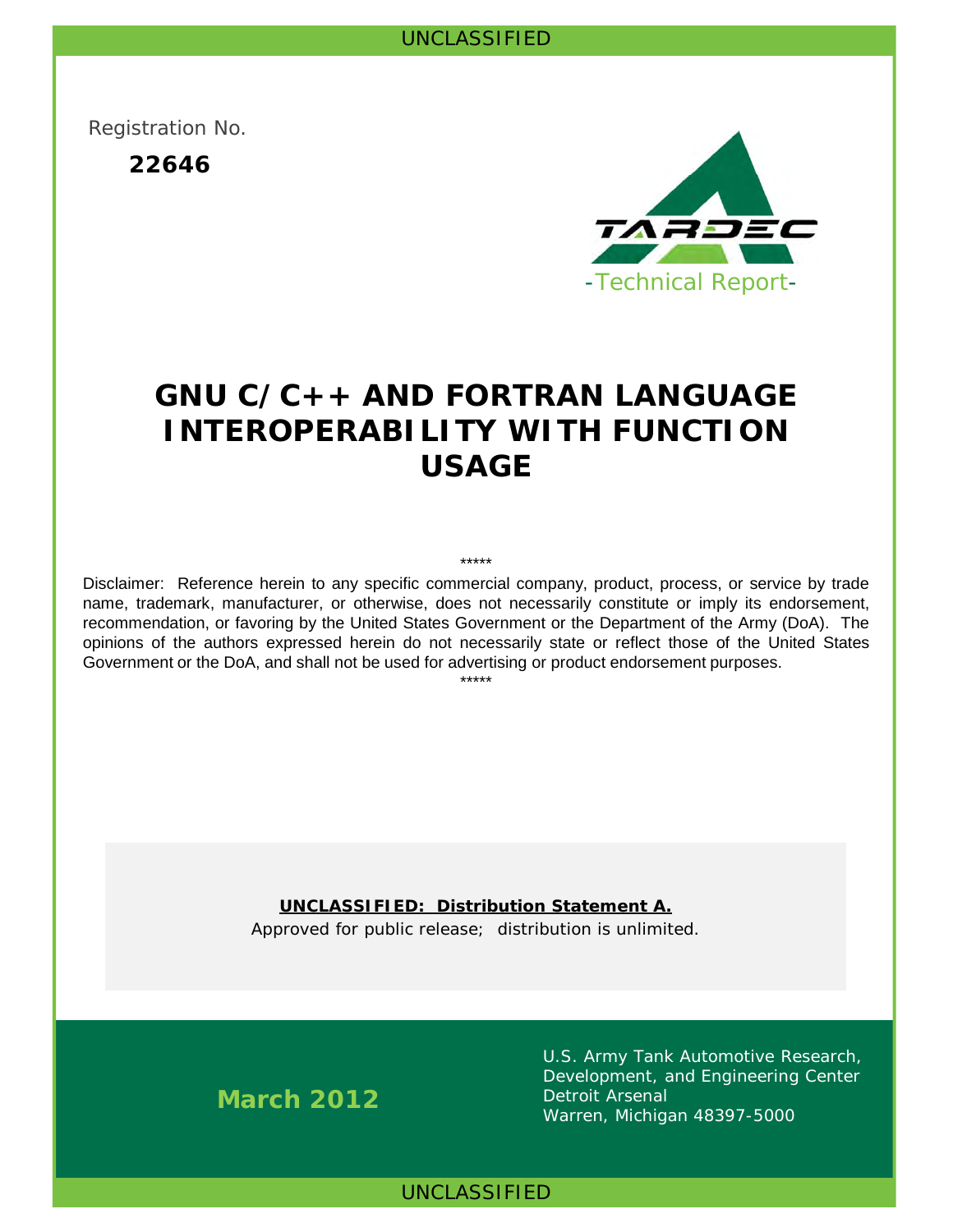**TARDEC Technical Report No. 22646 March 2012** 

# **GNU C/C++ AND FORTRAN LANGUAGE INTEROPERABILITY WITH FUNCTION USAGE**

**W. Bylsma**  Dynamics and Structures U.S. Army Research, Development and Engineering Command (RDECOM) U.S. Army Tank-automotive and Armaments Research, Development and Engineering Center (TARDEC) Detroit Arsenal ATTN: RDTA-RS/MS157 6501 East 11 Mile Road Warren, Michigan 48397-5000

#### \*\*\*\*\*

Disclaimer: Reference herein to any specific commercial company, product, process, or service by trade name, trademark, manufacturer, or otherwise, does not necessarily constitute or imply its endorsement, recommendation, or favoring by the United States Government or the Department of the Army (DoA). The opinions of the authors expressed herein do not necessarily state or reflect those of the United States Government or the DoA, and shall not be used for advertising or product endorsement purposes.

#### \*\*\*\*\*

**UNCLASSIFIED: Distribution Statement A. Approved for public release; distribution is unlimited.**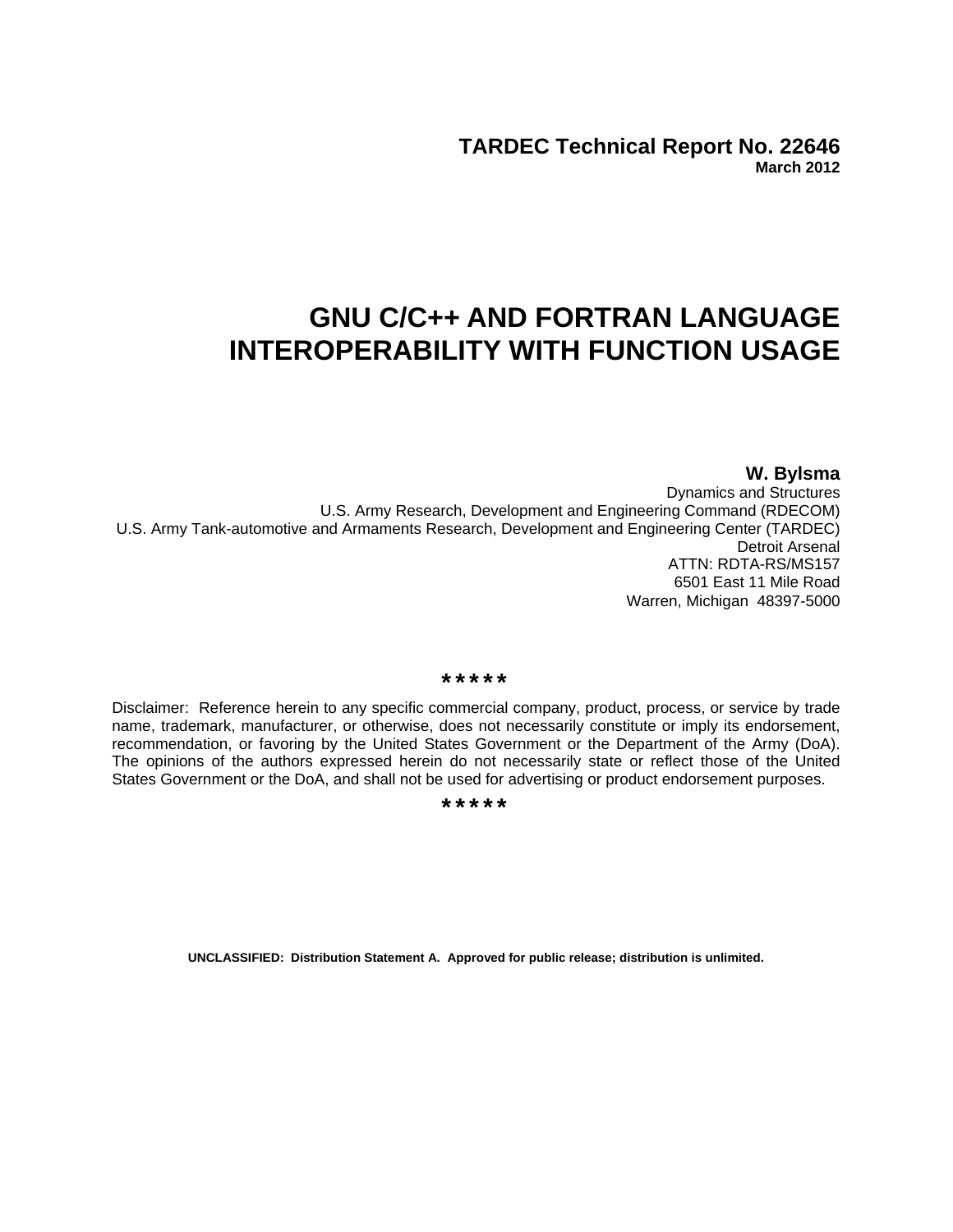| <b>REPORT DOCUMENTATION PAGE</b>                                                                                                                                                                                                                                                                                                                                                                                                                                                                                                                                          |                                    |                                                                                                               |                                      |                                      | Form Approved<br>OMB No. 0704-0188                                                                                                                                                                                                                                                                                                                                                                                                                                                                                                                                                                                                                                                                                                                                                                                                                                            |  |  |  |
|---------------------------------------------------------------------------------------------------------------------------------------------------------------------------------------------------------------------------------------------------------------------------------------------------------------------------------------------------------------------------------------------------------------------------------------------------------------------------------------------------------------------------------------------------------------------------|------------------------------------|---------------------------------------------------------------------------------------------------------------|--------------------------------------|--------------------------------------|-------------------------------------------------------------------------------------------------------------------------------------------------------------------------------------------------------------------------------------------------------------------------------------------------------------------------------------------------------------------------------------------------------------------------------------------------------------------------------------------------------------------------------------------------------------------------------------------------------------------------------------------------------------------------------------------------------------------------------------------------------------------------------------------------------------------------------------------------------------------------------|--|--|--|
|                                                                                                                                                                                                                                                                                                                                                                                                                                                                                                                                                                           |                                    |                                                                                                               |                                      |                                      | Public reporting burden for this collection of information is estimated to average 1 hour per response, including the time for reviewing instructions, searching existing data sources, gathering and maintaining the<br>data needed, and completing and reviewing this collection of information. Send comments regarding this burden estimate or any other aspect of this collection of information, including suggestions for reducing<br>this burden to Department of Defense, Washington Headquarters Services, Directorate for Information Operations and Reports (0704-0188), 1215 Jefferson Davis Highway, Suite 1204, Arlington, VA 22202-<br>4302. Respondents should be aware that notwithstanding any other provision of law, no person shall be subject to any penalty for failing to comply with a collection of information if it does not display a currently |  |  |  |
| 1. REPORT DATE (DD-MM-YYYY)<br>$12 - 03 - 2012$                                                                                                                                                                                                                                                                                                                                                                                                                                                                                                                           |                                    | valid OMB control number. PLEASE DO NOT RETURN YOUR FORM TO THE ABOVE ADDRESS.<br>2. REPORT TYPE<br>TECHNICAL |                                      |                                      | 3. DATES COVERED (From - To)<br>2012                                                                                                                                                                                                                                                                                                                                                                                                                                                                                                                                                                                                                                                                                                                                                                                                                                          |  |  |  |
| USAGE                                                                                                                                                                                                                                                                                                                                                                                                                                                                                                                                                                     |                                    | GNU C/C++ AND FORTRAN LANGUAGE INTEROPERABILITY WITH FUNCTION                                                 |                                      |                                      | <b>5a. CONTRACT NUMBER</b>                                                                                                                                                                                                                                                                                                                                                                                                                                                                                                                                                                                                                                                                                                                                                                                                                                                    |  |  |  |
|                                                                                                                                                                                                                                                                                                                                                                                                                                                                                                                                                                           |                                    |                                                                                                               |                                      |                                      | <b>5b. GRANT NUMBER</b>                                                                                                                                                                                                                                                                                                                                                                                                                                                                                                                                                                                                                                                                                                                                                                                                                                                       |  |  |  |
|                                                                                                                                                                                                                                                                                                                                                                                                                                                                                                                                                                           |                                    |                                                                                                               |                                      |                                      | <b>5c. PROGRAM ELEMENT NUMBER</b>                                                                                                                                                                                                                                                                                                                                                                                                                                                                                                                                                                                                                                                                                                                                                                                                                                             |  |  |  |
| 6. AUTHOR(S)<br>WESLEY BYLSMA                                                                                                                                                                                                                                                                                                                                                                                                                                                                                                                                             |                                    |                                                                                                               |                                      |                                      | <b>5d. PROJECT NUMBER</b>                                                                                                                                                                                                                                                                                                                                                                                                                                                                                                                                                                                                                                                                                                                                                                                                                                                     |  |  |  |
|                                                                                                                                                                                                                                                                                                                                                                                                                                                                                                                                                                           |                                    |                                                                                                               |                                      |                                      | <b>5e. TASK NUMBER</b>                                                                                                                                                                                                                                                                                                                                                                                                                                                                                                                                                                                                                                                                                                                                                                                                                                                        |  |  |  |
|                                                                                                                                                                                                                                                                                                                                                                                                                                                                                                                                                                           |                                    |                                                                                                               |                                      |                                      | <b>5f. WORK UNIT NUMBER</b>                                                                                                                                                                                                                                                                                                                                                                                                                                                                                                                                                                                                                                                                                                                                                                                                                                                   |  |  |  |
|                                                                                                                                                                                                                                                                                                                                                                                                                                                                                                                                                                           |                                    | 7. PERFORMING ORGANIZATION NAME(S) AND ADDRESS(ES)<br>DYNAMICS AND STRUCTURES-US ARMY RDECOM/TARDEC           |                                      |                                      | <b>8. PERFORMING ORGANIZATION REPORT</b><br><b>NUMBER</b>                                                                                                                                                                                                                                                                                                                                                                                                                                                                                                                                                                                                                                                                                                                                                                                                                     |  |  |  |
| ATTN: RDTA-RS/MS157<br>6501 E 11 MILE RD                                                                                                                                                                                                                                                                                                                                                                                                                                                                                                                                  |                                    |                                                                                                               |                                      |                                      | 22646                                                                                                                                                                                                                                                                                                                                                                                                                                                                                                                                                                                                                                                                                                                                                                                                                                                                         |  |  |  |
| WARREN, MI 48397-5000                                                                                                                                                                                                                                                                                                                                                                                                                                                                                                                                                     |                                    |                                                                                                               |                                      |                                      |                                                                                                                                                                                                                                                                                                                                                                                                                                                                                                                                                                                                                                                                                                                                                                                                                                                                               |  |  |  |
|                                                                                                                                                                                                                                                                                                                                                                                                                                                                                                                                                                           |                                    | 9. SPONSORING / MONITORING AGENCY NAME(S) AND ADDRESS(ES)                                                     |                                      |                                      | 10. SPONSOR/MONITOR'S ACRONYM(S)                                                                                                                                                                                                                                                                                                                                                                                                                                                                                                                                                                                                                                                                                                                                                                                                                                              |  |  |  |
|                                                                                                                                                                                                                                                                                                                                                                                                                                                                                                                                                                           |                                    |                                                                                                               |                                      |                                      |                                                                                                                                                                                                                                                                                                                                                                                                                                                                                                                                                                                                                                                                                                                                                                                                                                                                               |  |  |  |
|                                                                                                                                                                                                                                                                                                                                                                                                                                                                                                                                                                           |                                    |                                                                                                               |                                      |                                      | <b>11. SPONSOR/MONITOR'S REPORT</b><br><b>NUMBER(S)</b>                                                                                                                                                                                                                                                                                                                                                                                                                                                                                                                                                                                                                                                                                                                                                                                                                       |  |  |  |
| <b>12. DISTRIBUTION / AVAILABILITY STATEMENT</b><br>Distribution Statement A: Approved for public release; distribution is unlimited.<br><b>13. SUPPLEMENTARY NOTES</b>                                                                                                                                                                                                                                                                                                                                                                                                   |                                    |                                                                                                               |                                      |                                      |                                                                                                                                                                                                                                                                                                                                                                                                                                                                                                                                                                                                                                                                                                                                                                                                                                                                               |  |  |  |
|                                                                                                                                                                                                                                                                                                                                                                                                                                                                                                                                                                           |                                    |                                                                                                               |                                      |                                      |                                                                                                                                                                                                                                                                                                                                                                                                                                                                                                                                                                                                                                                                                                                                                                                                                                                                               |  |  |  |
| <b>14. ABSTRACT</b><br>This report documents GNU GCC options for interoperability between C/C++ and FORTRAN.<br>Compiling legacy software on the Linux platform necessitated the usage of GNU compilers and<br>changes to several intrinsic functions. Several miscellaneous related activities are also<br>included. Experimentation was required to achieve success. Included are examples<br>demonstrating particular usage of each. The functions addressed are TIME(), CTIME(),<br>ETIME(), ITIME(), IDATE() (FORTRAN), getenv(), strncpy() (C), and vector<> (C++). |                                    |                                                                                                               |                                      |                                      |                                                                                                                                                                                                                                                                                                                                                                                                                                                                                                                                                                                                                                                                                                                                                                                                                                                                               |  |  |  |
| <b>15. SUBJECT TERMS</b><br>GNU GCC, C/C++, FORTRAN, language interoperability                                                                                                                                                                                                                                                                                                                                                                                                                                                                                            |                                    |                                                                                                               |                                      |                                      |                                                                                                                                                                                                                                                                                                                                                                                                                                                                                                                                                                                                                                                                                                                                                                                                                                                                               |  |  |  |
|                                                                                                                                                                                                                                                                                                                                                                                                                                                                                                                                                                           |                                    |                                                                                                               |                                      |                                      |                                                                                                                                                                                                                                                                                                                                                                                                                                                                                                                                                                                                                                                                                                                                                                                                                                                                               |  |  |  |
| <b>16. SECURITY CLASSIFICATION OF:</b>                                                                                                                                                                                                                                                                                                                                                                                                                                                                                                                                    |                                    |                                                                                                               | <b>17. LIMITATION</b><br>OF ABSTRACT | <b>18. NUMBER</b><br><b>OF PAGES</b> | <b>19a. NAME OF RESPONSIBLE PERSON</b><br>Wesley Bylsma                                                                                                                                                                                                                                                                                                                                                                                                                                                                                                                                                                                                                                                                                                                                                                                                                       |  |  |  |
| a. REPORT<br>Unclassified                                                                                                                                                                                                                                                                                                                                                                                                                                                                                                                                                 | <b>b. ABSTRACT</b><br>Unclassified | c. THIS PAGE<br>Unclassified                                                                                  | Unclassified                         | 18                                   | 19b. TELEPHONE NUMBER (include area<br>code)<br>586-282-4104                                                                                                                                                                                                                                                                                                                                                                                                                                                                                                                                                                                                                                                                                                                                                                                                                  |  |  |  |
|                                                                                                                                                                                                                                                                                                                                                                                                                                                                                                                                                                           |                                    |                                                                                                               |                                      |                                      | Standard Form 298 (Rev. 8-98)                                                                                                                                                                                                                                                                                                                                                                                                                                                                                                                                                                                                                                                                                                                                                                                                                                                 |  |  |  |

**Standard Form 298 (Rev. 8-98) Prescribed by ANSI Std. Z39.18**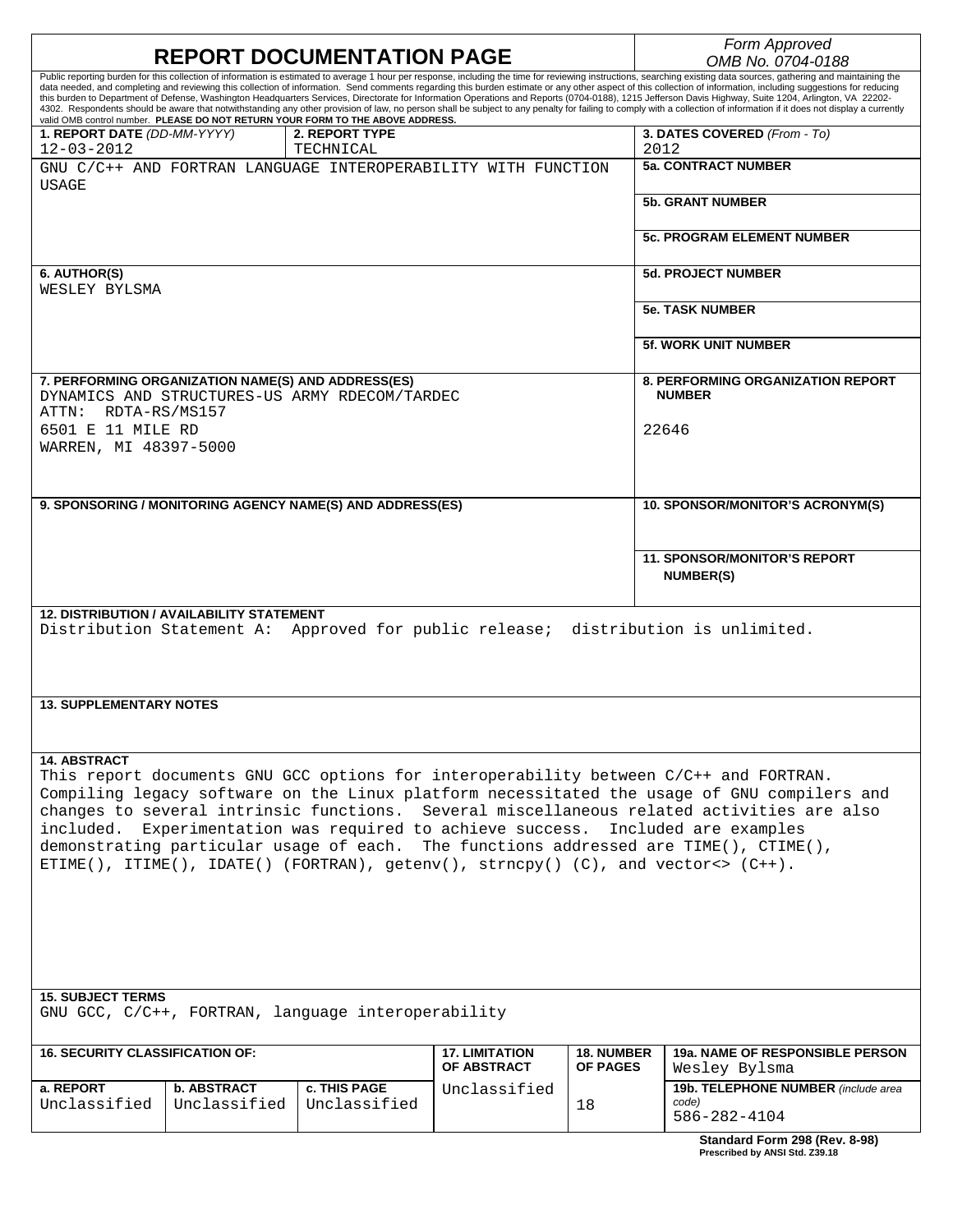# **Contents (by Title)**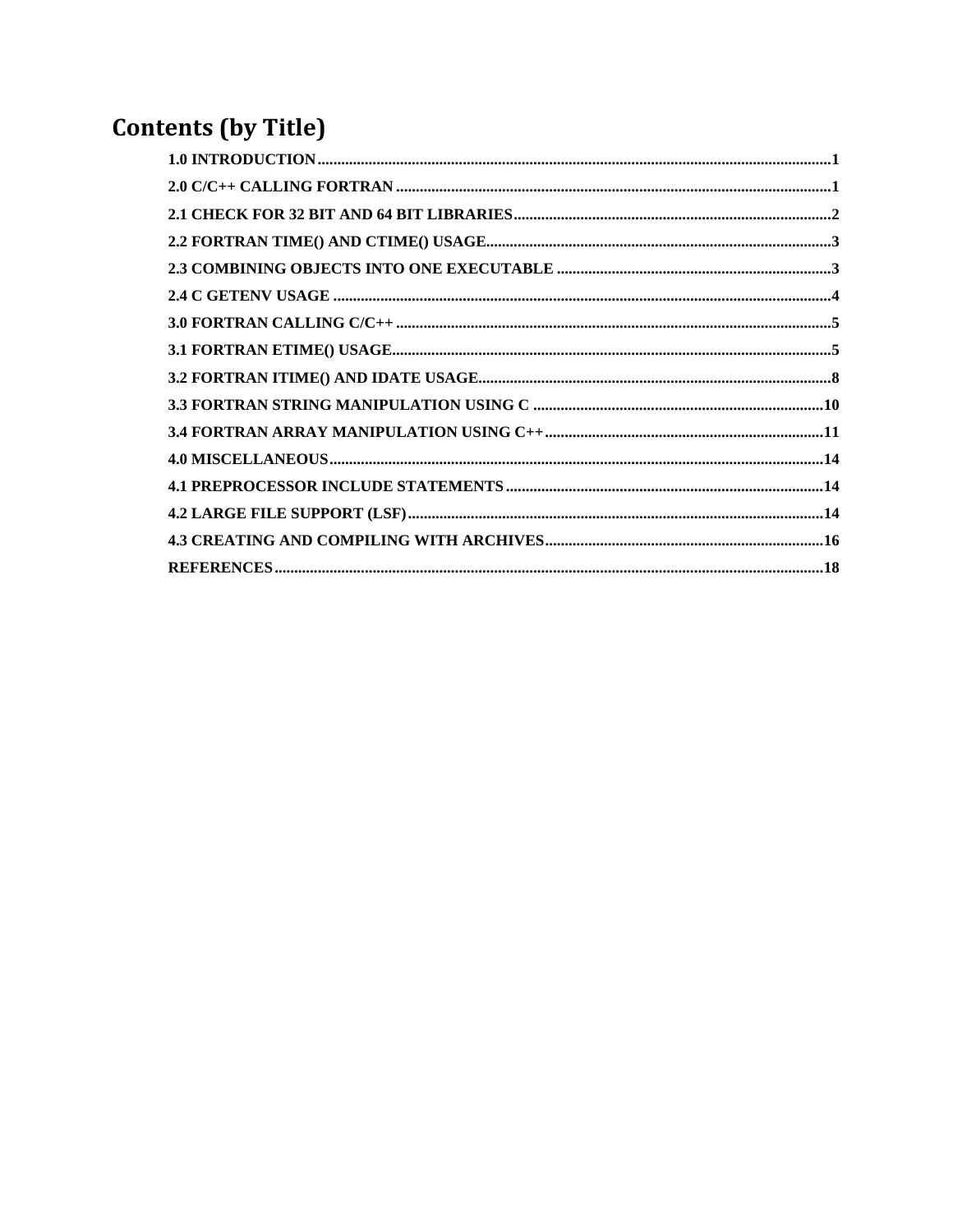# **GNU C/C++ AND FORTRAN LANGUAGE INTEROPERABILITY WITH FUNCTION USAGE**

# **TARDEC Technical Report No. 22646 March 2012**

## **1.0 INTRODUCTION**

This report documents GNU GCC options for interoperability between C/C++ and FORTRAN. Compiling legacy software on the Linux platform necessitated the usage of GNU compilers and changes to several intrinsic functions. Several miscellaneous related activities are also included. Experimentation was required to achieve success. Included are examples demonstrating particular usage of each. The functions addressed are TIME(), CTIME(), ETIME(), ITIME(), IDATE() (FORTRAN), getenv(), strncpy()  $(C)$ , and vector $\lt$   $(C++)$ .

All examples were run on SUSE Linux Enterprise Server 11 (x86\_64) with

- LSB\_VERSION="core-2.0-noarch:core-3.2-noarch:core-4.0-noarch:core-2.0-x86\_64:core-3.2 x86\_64:core-4.0-x86\_64"
- SGI ProPack 7SP1 for Linux, Build 701r3.sles11-1005252113
- SGI Tempo Service Node 2.1, Build 701r3.sles11-1005252113
- VERSION = 11
- $\bullet$  PATCHLEVEL = 1

and using the GNU utilities

- gcc (SUSE Linux) 4.3.4 [gcc-4\_3-branch revision 152973]
- GNU Fortran (SUSE Linux) 4.3.4 [gcc-4\_3-branch revision 152973]
- GNU ld (GNU Binutils; SUSE Linux Enterprise 11) 2.20.0.20100122-0.7.9
- GNU ar (GNU Binutils; SUSE Linux Enterprise 11) 2.20.0.20100122-0.7.9

See references [1], [2], and [3].

# **2.0 C/C++ CALLING FORTRAN**

This section demonstrates how to call FORTRAN subroutines from C/C++. A good reference is [4] that highlights these necessary considerations:

- extern "C" directive is used for modules not written in C++
- Fortran symbol references must be lowercase in C++ calls (C++ is case sensitive, Fortran is not)
- Usually Fortran appends an underscore (\_) at the end of definitions and references to external symbols (subroutines, functions, etc.)
- C++ passes all parameters by value (except arrays and structures). Fortran passes them by reference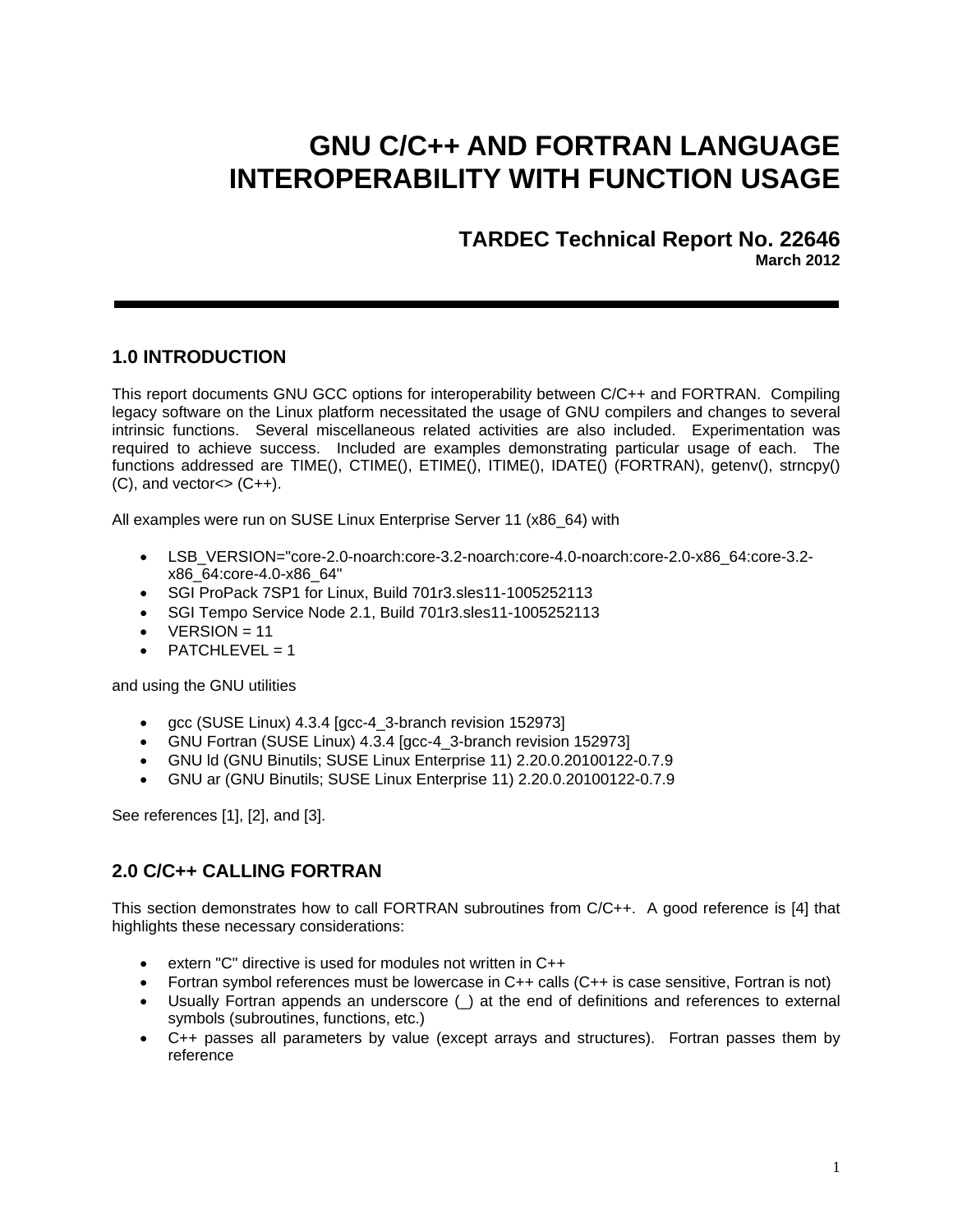# **2.1 CHECK FOR 32 BIT AND 64 BIT LIBRARIES**

This example shows how to call FORTRAN from C and tests for compatibility between 32 bit and 64 bit objects.

```
echo "\n\ln"
echo "1-both 32-bit" 
rm test.1 
gfortran -m32 -c u.f 
gcc -m32 u.o u.c -o test.1 -lgfortran 
test.1 
echo "\n\n" 
echo "2-.f 32-bit" 
rm test.2 
gfortran -m32 -c u.f 
gcc u.o u.c -o test.2 -lgfortran 
test.2 
echo "\n\n" 
echo "3-both 64 bit" 
rm test.3 
gfortran -c u.f 
gcc u.o u.c -o test.3 -lgfortran 
test.3
```
u.c

```
#include <stdio.h> 
extern test_(); 
int main() { 
   printf("u.c: before call to test_\n"); 
   test_(); 
  printf("u.c: after call to test_\n"); 
}
```
#### u.f

```
 SUBROUTINE test 
   print *,'in u.f' 
 END
```
#### OUTPUT:

```
1-both 32-bit 
u.c: before call to test_ 
 in u.f 
u.c: after call to test_ 
2-.f 32-bit 
rm: cannot remove `test.2': No such file or directory 
/usr/lib64/gcc/x86_64-suse-linux/4.3/../../../../x86_64-suse-linux/bin/ld: i386 architecture 
of input file `u.o' is incompatible with i386:x86-64 output 
collect2: ld returned 1 exit status 
test.2: Command not found. 
3-both 64 bit 
u.c: before call to test_ 
 in u.f 
u.c: after call to test_
```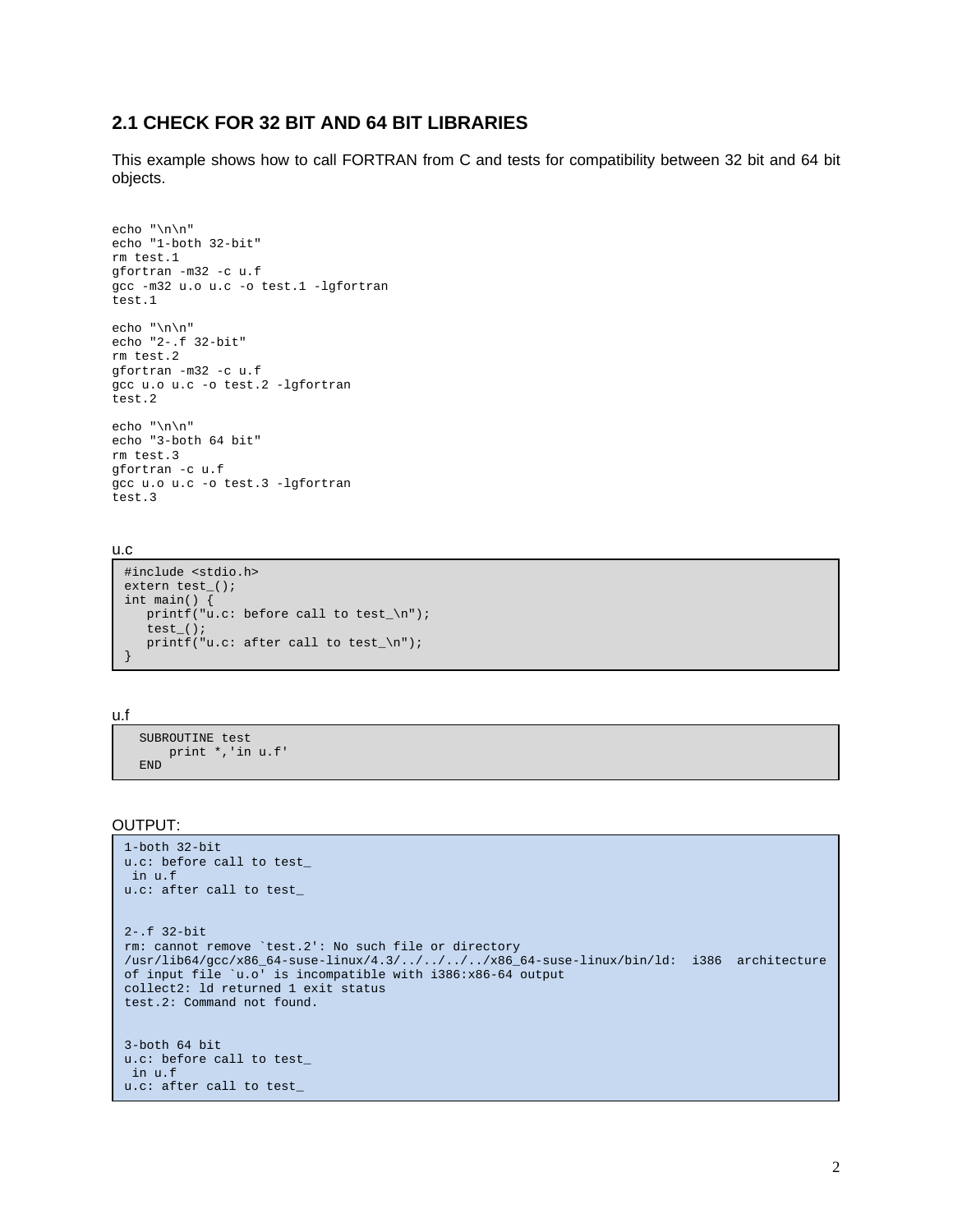## **2.2 FORTRAN TIME() AND CTIME() USAGE**

This example shows how to call FORTRAN from C and the usage of the FORTRAN TIME() and CTIME() intrinsic functions (see [5] and [6]). The code " $u.c$ " in section 2.1 is used.

```
rm test.1 
gfortran -c ut.f 
gcc ut.o ../section2.1/u.c -o test.1 -lgfortran 
test.1
```
ut.f

```
 SUBROUTINE test 
  CHARACTER*30 TimeSTR 
  CHARACTER*8 TimeSTR1 
  CALL CTIME(TIME(),TimeSTR) 
  print *,'TimeSTR:[',TimeSTR,']' 
  TimeSTR1 = TimeSTR(12:19) 
 print *,'TimeSTR1:[',TimeSTR1,']' 
 print *,'TIME():',TIME() 
  END
```
#### OUTPUT:

```
u.c: before call to test_ 
TimeSTR: [Wed Mar 7 09:56:38 2012 ]
 TimeSTR1:[09:56:38] 
 TIME(): 1331132198 
u.c: after call to test_
```
## **2.3 COMBINING OBJECTS INTO ONE EXECUTABLE**

This example shows how to call FORTRAN from C, compile each object separately, and then combine the objects into an executable. The code in section 2.2 is used.

```
gfortran -m32 -c ../section2.2/ut.f -o f1.o 
gcc -m32 -c ../section2.2/u.c -o c1.o 
gcc -m32 f1.o c1.o -o cftest.e -lgfortran 
cftest.e
```
The output below should be same output as above except for the time.

OUTPUT:

```
u.c: before call to test_ 
TimeSTR:[Wed Mar  7 10:04:12 2012 ]
 TimeSTR1:[10:04:12] 
 TIME(): 1331132652 
u.c: after call to test_
```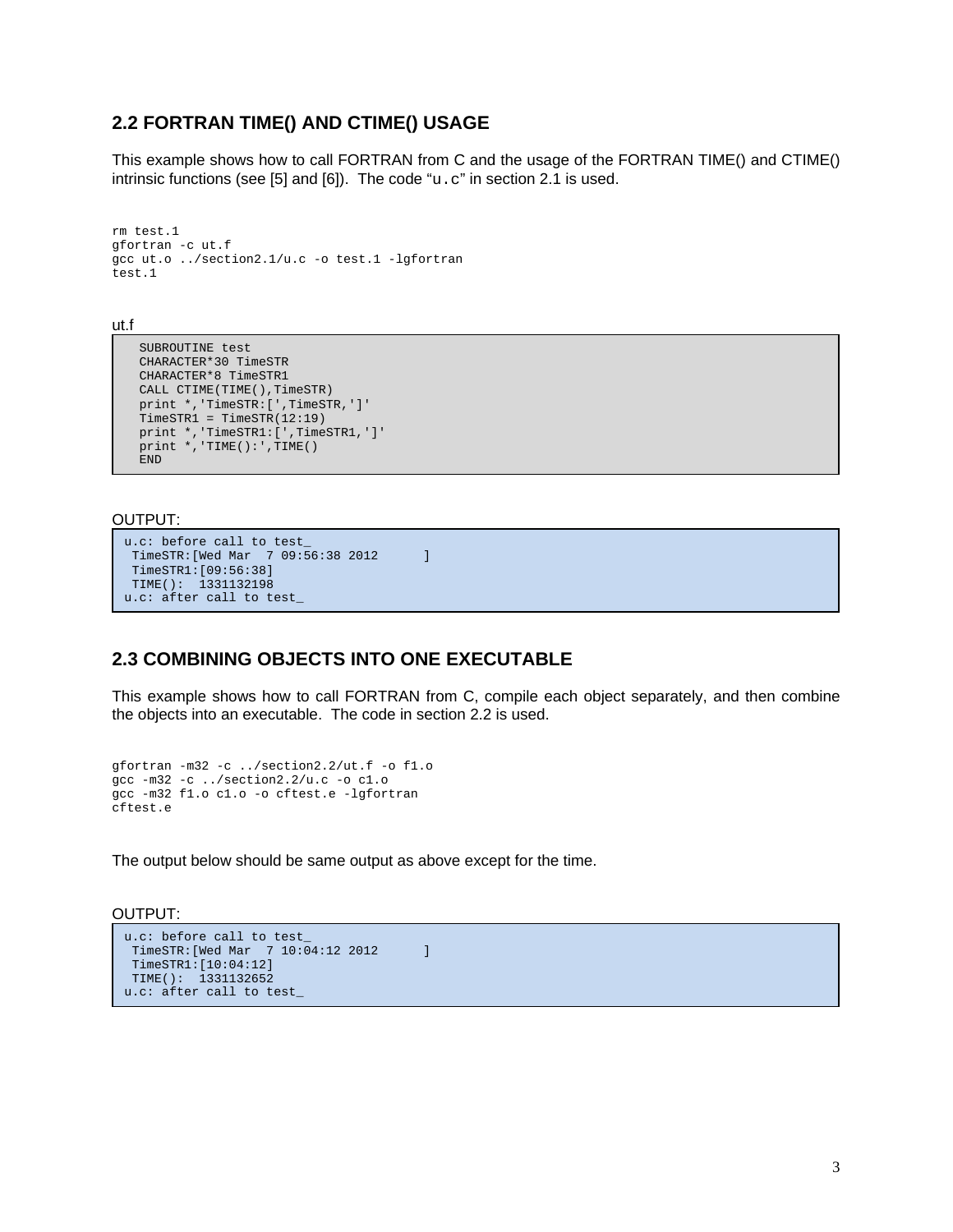# **2.4 C GETENV USAGE**

This example shows the usage of the C GETENV() function (see [7]) and string manipulation using the tcsh shell to set the environment variable.

```
#!/usr/bin/tcsh 
gcc uenv.c -o uenv.e 
echo "\n\n===setenv" 
setenv TESTENV /path1/path2/file 
uenv.e 
echo "\n\n===unsetenv" 
unsetenv TESTENV 
uenv.e
```
uenv.c

```
#include <stdio.h> 
#include <stdlib.h> /* getenv */ 
#include <string.h> /* strcpy */ 
int main() { 
  char *str = "DUMMYENV";
   char *str1; 
   char str2[50]; 
   printf("main: begin\n"); 
   printf("str:%s\n",str); 
   str1 = getenv("TESTENV"); 
   if (str1 == NULL) 
    \left\{ \right.\texttt{print}(\texttt{"NULL}\backslash n\texttt{''}) ;
    } else 
    \{printf("str1:%s\n",str1); 
      printf("len1:%d\n",strlen(str1)); 
    } 
   strcpy(str2,str); 
   str2[strlen(str2)-2] = 'X';
   str = str2; 
   printf("str:%s\n",str); 
   printf("len:%d\n",strlen(str)); 
   printf("main: end\n"); 
}
```
#### OUTPUT:

===setenv main: begin str:DUMMYENV str1:/path1/path2/file len1:17 str:DUMMYEXV len:8 main: end ===unsetenv main: begin str:DUMMYENV  $NIII.I.$ str:DUMMYEXV len:8 main: end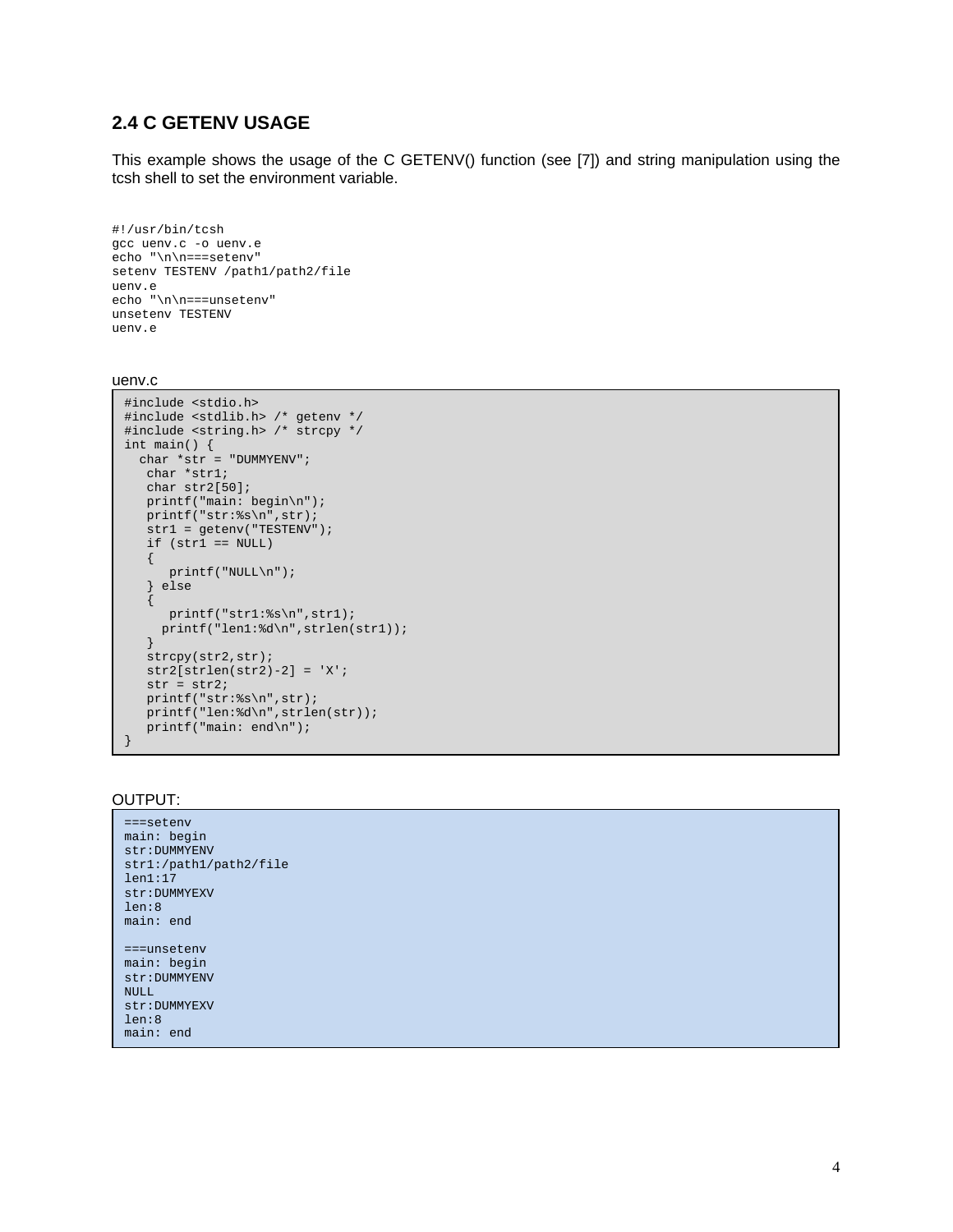## **3.0 FORTRAN CALLING C/C++**

This section demonstrates how to call C/C++ subroutines from FORTRAN. A good reference is [8] and [9] where consideration is given to C++ name mangling (a technique used to allow function overloading due to C++'s object orientated foundations). Also notice the appended underscore (\_) as noted in section 2.0 for FORTRAN function calls.

# **3.1 FORTRAN ETIME() USAGE**

This example shows how to call C from FORTRAN and the usage of the FORTRAN ETIME() intrinsic function (see [10]).

```
rm f1.o c1.o fctest.e 
gfortran -m32 -c u1.f -o f1.o -lgfortran 
gcc -m32 -c u1.c -o c1.o 
echo "=====nm" 
echo "f1.o" 
nm f1.o 
echo "---" 
echo "c1.o" 
nm c1.o 
echo "=====" 
gfortran -m32 f1.o c1.o -o fctest.e 
fctest.e
```
u1.c

```
#include <stdio.h> 
int pp_(int *a) { 
   int k; 
   printf("pp: begin\n"); 
  k = *a;printf("k:%d\n",k); 
   printf("a*:%d\n",*a);
   printf("pp: end\n");
}
```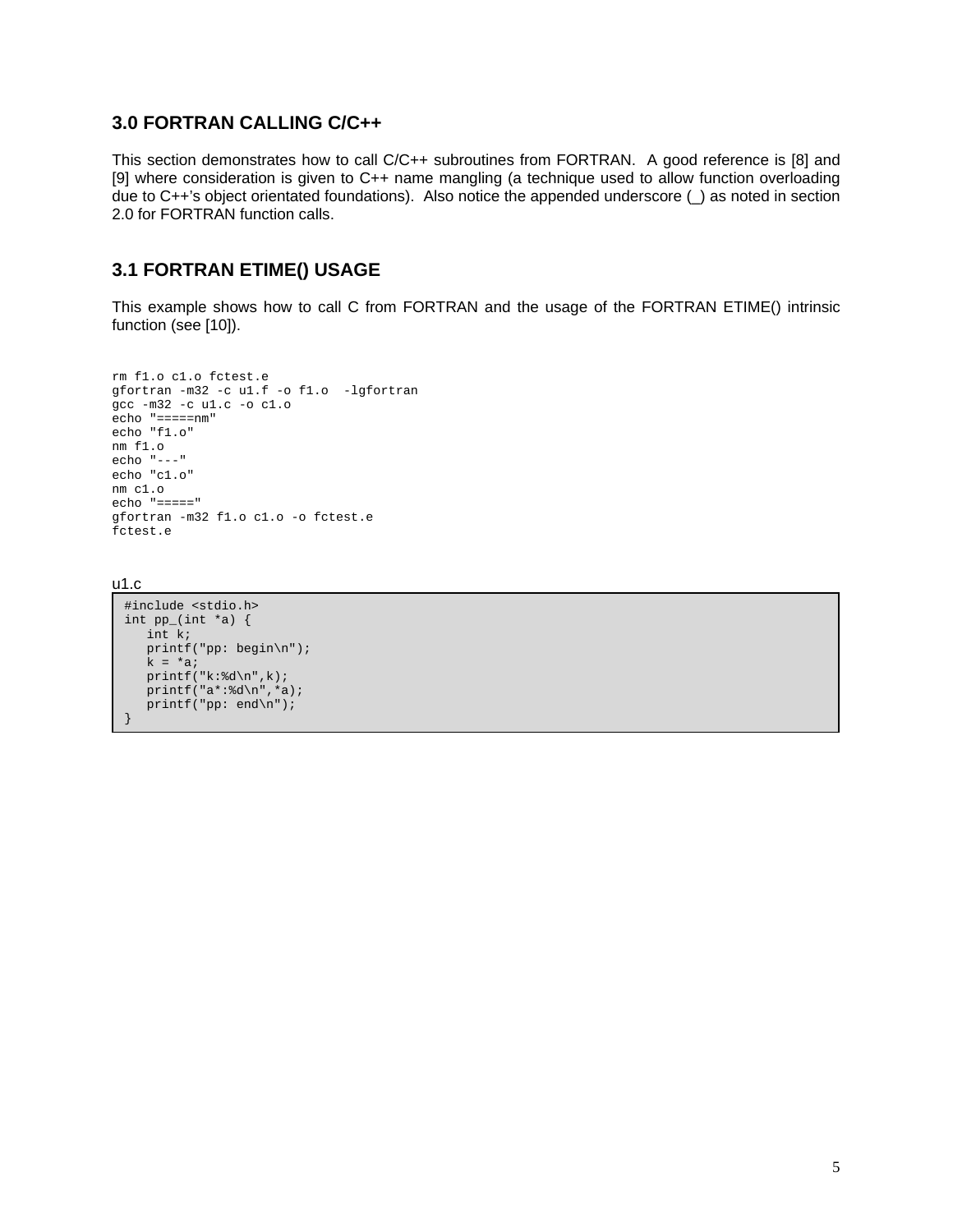u1.f

```
 PROGRAM main 
  REAL(4) result, TARRAY(2) 
  INTEGER LIC 
  print *,'main: begin' 
  LIC = 1000000 
 CALL ETIME(TARRAY, result)
  print *,'res:',result 
 print *, 'tal:', tarray(1)
 print *,'ta2:',tarray(2) 
 print *,' etime: start' 
 print *,'LIC:',LIC 
  CALL pp(LIC) 
 ii = -55 print *,'ABS(ii):',ABS(ii) 
  do i=1,100*LIC 
    j=i*i-i 
  enddo 
  print *,' etime: end' 
 CALL ETIME(TARRAY, result)
 print *,'res:',result 
 print *,'ta1:',tarray(1) 
 print \star, 'ta2:', tarray(2)
  print *,'main: end' 
  END
```
#### OUTPUT:

```
---call C++=-=-nm
f1.o 
00000000 T MAIN__ 
          U _gfortran_etime_sub 
          U _gfortran_set_options 
          U _gfortran_st_write 
          U _gfortran_st_write_done 
          U _gfortran_transfer_character 
          U _gfortran_transfer_integer 
          U _gfortran_transfer_real 
00000000 r options.0.547 
          U pp_ 
c1.o 
00000000 T pp_ 
          U printf 
          U puts 
===== 
 main: begin 
 res: 0.0000000 
 ta1: 0.0000000 
 ta2: 0.0000000 
etime: start<br>LIC: 10000
         L000000
pp: begin 
k:1000000 
a*:1000000 
pp: end 
  ABS(ii): 55 
  etime: end 
  res: 0.46802899 
 ta1: 0.46802899 
 ta2: 0.0000000 
  main: end
```
This example shows how to call C++ from FORTRAN. The code "u1.f" above is used.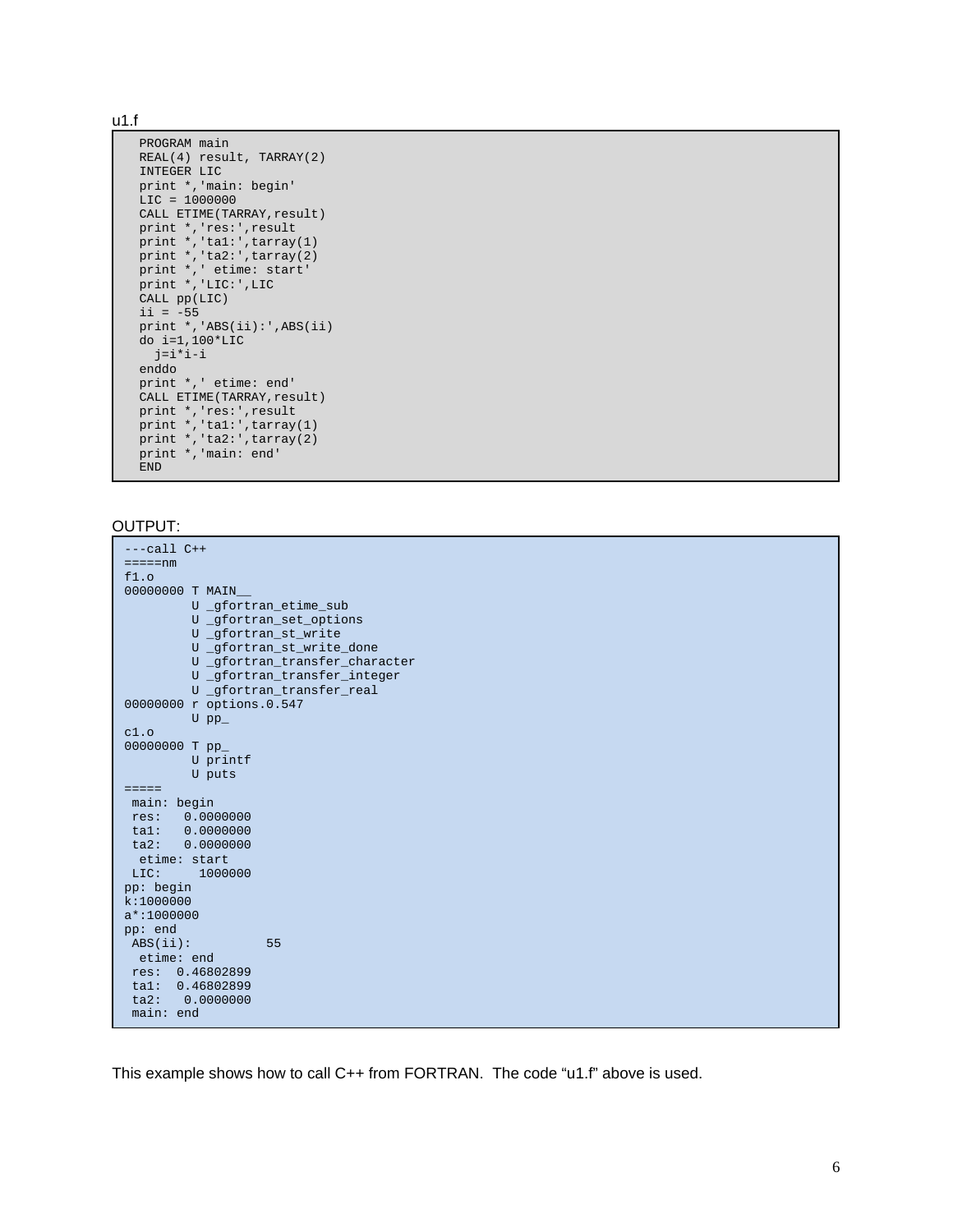```
rm f1.o c1.o fcpptest.e 
echo "---call C++" 
gfortran -m32 -c ../section3.1/u1.f -o f1.o -lgfortran 
gcc -m32 -c u1.cpp -o c1.o -lstdc++ 
echo "=====nm" 
echo "f1.o" 
nm f1.o 
echo "---" 
echo "c1.o" 
nm c1.o 
echo "=====" 
gfortran -m32 f1.o c1.o -o fcpptest.e -lstdc++ 
fcpptest.e
```
#### u1.cpp

```
#include <iostream> 
using namespace std; 
extern "C" { 
   int pp_{i}(int *a) {
   int \overline{k};
   cout << "pp: begin" << endl; 
  k = *a;cout << "k:" << k << endl;
    cout << "a*:" << *a << endl;
    cout << "pp: end" << endl; 
   return 0; 
   } 
}
```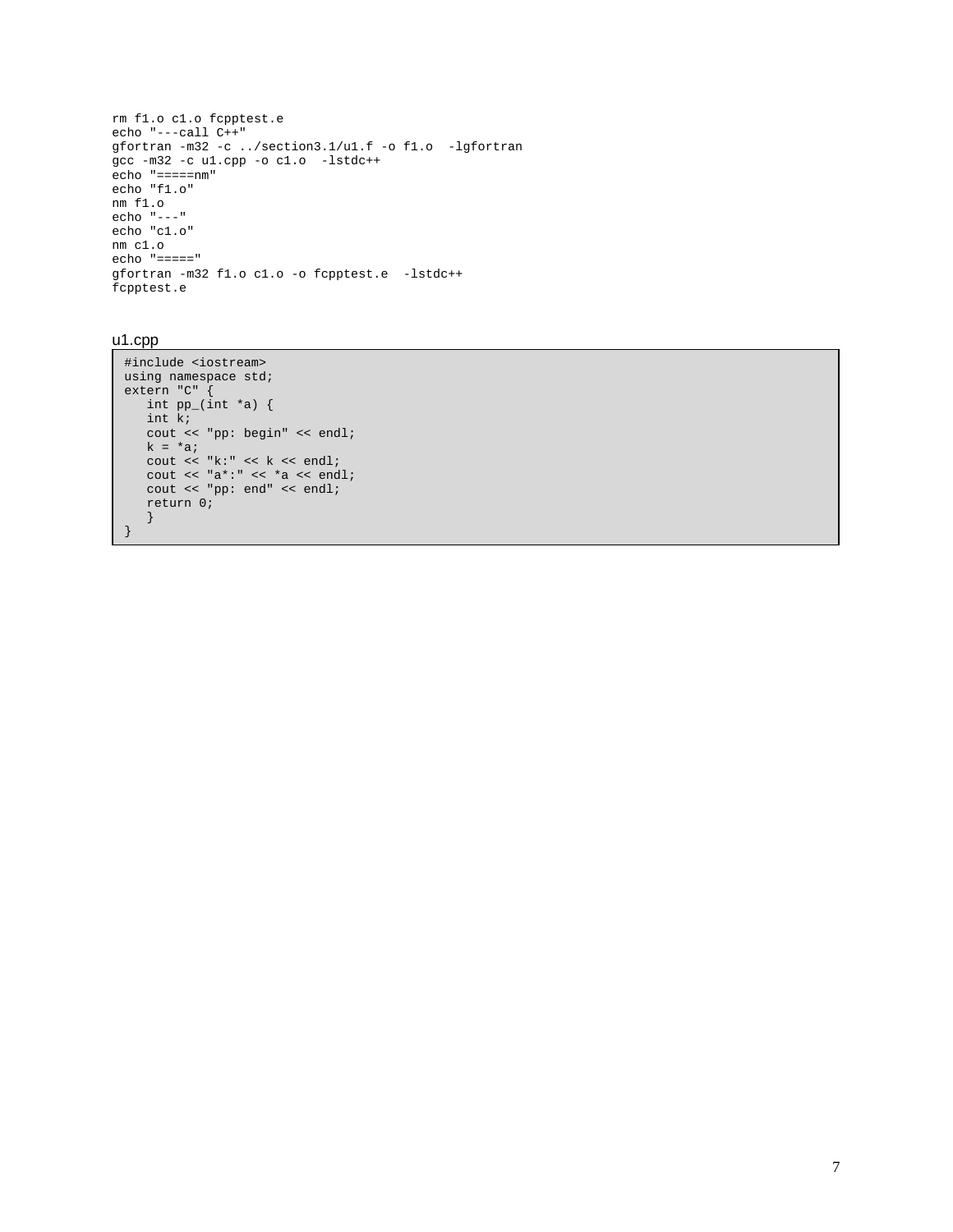OUTPUT:

```
==-=nm
f1.o 
00000000 T MAIN__ 
          U _gfortran_etime_sub 
          U _gfortran_set_options 
          U _gfortran_st_write 
          U _gfortran_st_write_done 
          U _gfortran_transfer_character 
          U _gfortran_transfer_integer 
          U _gfortran_transfer_real 
00000000 r options.0.547 
          U pp_ 
--- 
c1.o 
00000040 t _GLOBAL__I_pp_ 
00000000 t _Z41__static_initialization_and_destruction_0ii 
U _ZNSolsEPFRSoS_E
U _ZNSolsEi
          U _ZNSt8ios_base4InitC1Ev 
          U _ZNSt8ios_base4InitD1Ev 
          U _ZSt4cout 
          U _ZSt4endlIcSt11char_traitsIcEERSt13basic_ostreamIT_T0_ES6_ 
00000000 b _ZStL8__ioinit 
          U _ZStlsISt11char_traitsIcEERSt13basic_ostreamIcT_ES5_PKc 
          U __cxa_atexit 
          U __dso_handle 
          U __gxx_personality_v0 
0000005c T pp_ 
=main: begin<br>res: 0.00
res: 0.0000000<br>tal: 0.0000000
      0.0000000
  ta2: 0.0000000 
  etime: start 
 LIC: 1000000 
pp: begin 
k:1000000a*:1000000 
pp: end 
 ABS(ii): 55 
  etime: end 
  res: 0.45602801 
  ta1: 0.45602801 
  ta2: 0.0000000 
  main: end
```
### **3.2 FORTRAN ITIME() AND IDATE USAGE**

This example shows how to call C++ from FORTRAN and the usage of the FORTRAN ITIME() and IDATE() intrinsic functions (see [11] and [12]). The values returned in each array are summarized below:

| ITIME              | <b>IDATE</b>   |
|--------------------|----------------|
| 1. hour, $1-24$    | 1. $day, 1-31$ |
| $2.$ minute $1-60$ | 2. month, 1-12 |
| $3.$ second $1-60$ | 3. year        |

```
rm utcpp.o udcpp.o ut.o ut.e 
gcc -m32 -c ut.cpp -o utcpp.o -lstdc++ 
gcc -m32 -c ud.cpp -o udcpp.o -lstdc++ 
gfortran -m32 -c ut.f -o ut.o -lgfortran 
gfortran -m32 ut.o utcpp.o udcpp.o -o ut.e -lstdc++ 
ut.e
```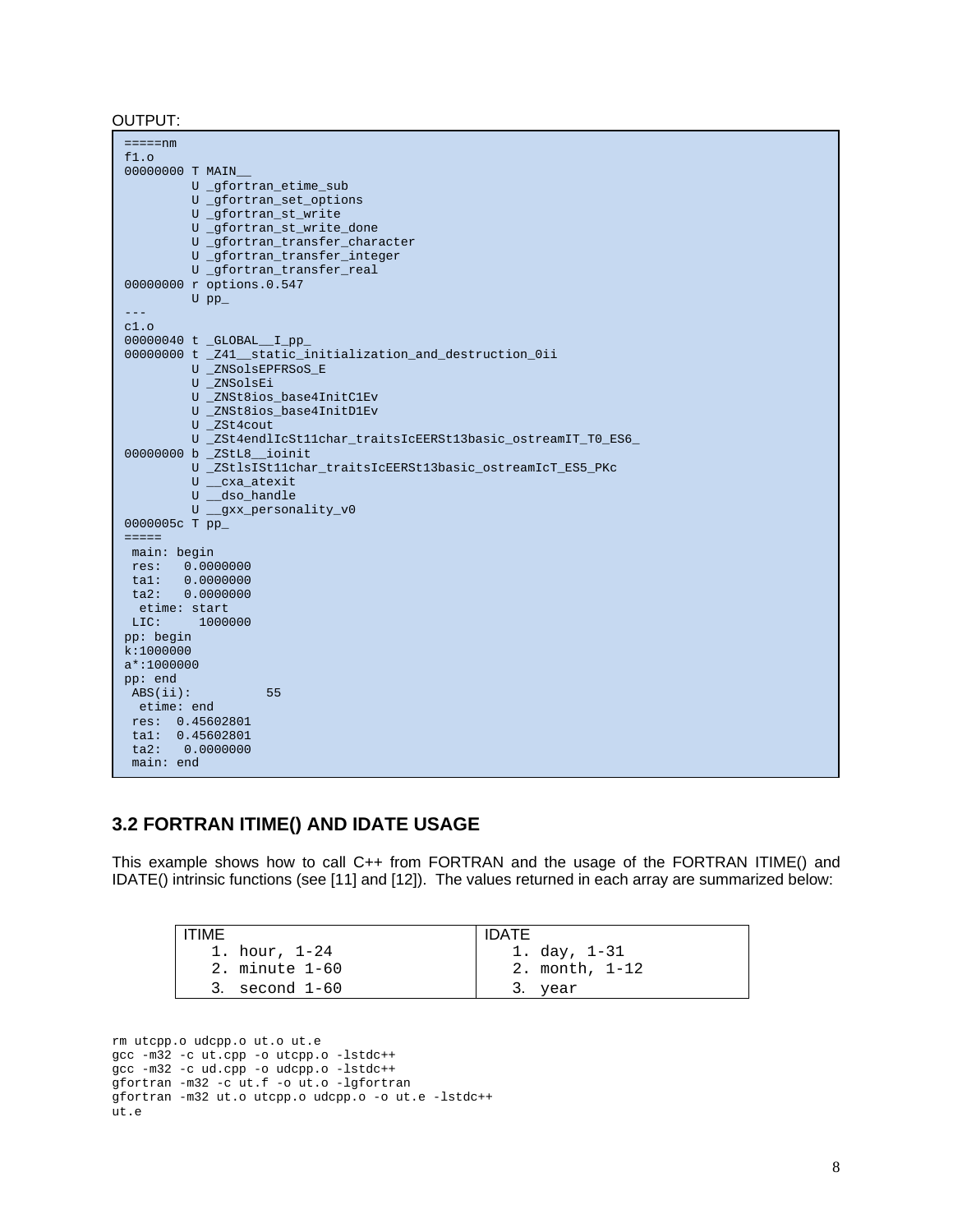ut.cpp

```
#include <iostream> 
using namespace std; 
extern "C" { 
   int pt_{(int *a) } {
      cout << "pt: begin" << endl; 
      cout << " hour:" << *a << endl; 
      cout << "minute:" << *(a+1) << endl; 
      cout << "second: " << * (a+2) << endi;cout << "pt: end" << endl; 
      return 0; 
   } 
}
```
#### ud.cpp

```
#include <iostream> 
using namespace std; 
extern "C" { 
   int pd_{i}(int *a) {
       cout << "pd: begin" << endl; 
       cout << " day:" << *a << endl; 
      cout \langle "month:" \langle \langle * (a+1) \langle endl;
       cout << " year: " < * (a+2) < endi;cout << "pd: end" << endl; 
      return 0; 
   } 
}
```
ut.f

```
PROGRAM main 
INTEGER TARRAY(3) 
print *,'main: begin' 
CALL ITIME(TARRAY) 
CALL pt(tarray) 
print *,'ta1:',tarray(1) 
print *,'ta2:',tarray(2) 
print *,'ta3:',tarray(3) 
CALL IDATE(TARRAY) 
CALL pd(tarray) 
print *,'ta1:',tarray(1) 
print *,'ta2:',tarray(2) 
print *, 'ta3:', tarray(3)
print *,'main: end' 
END
```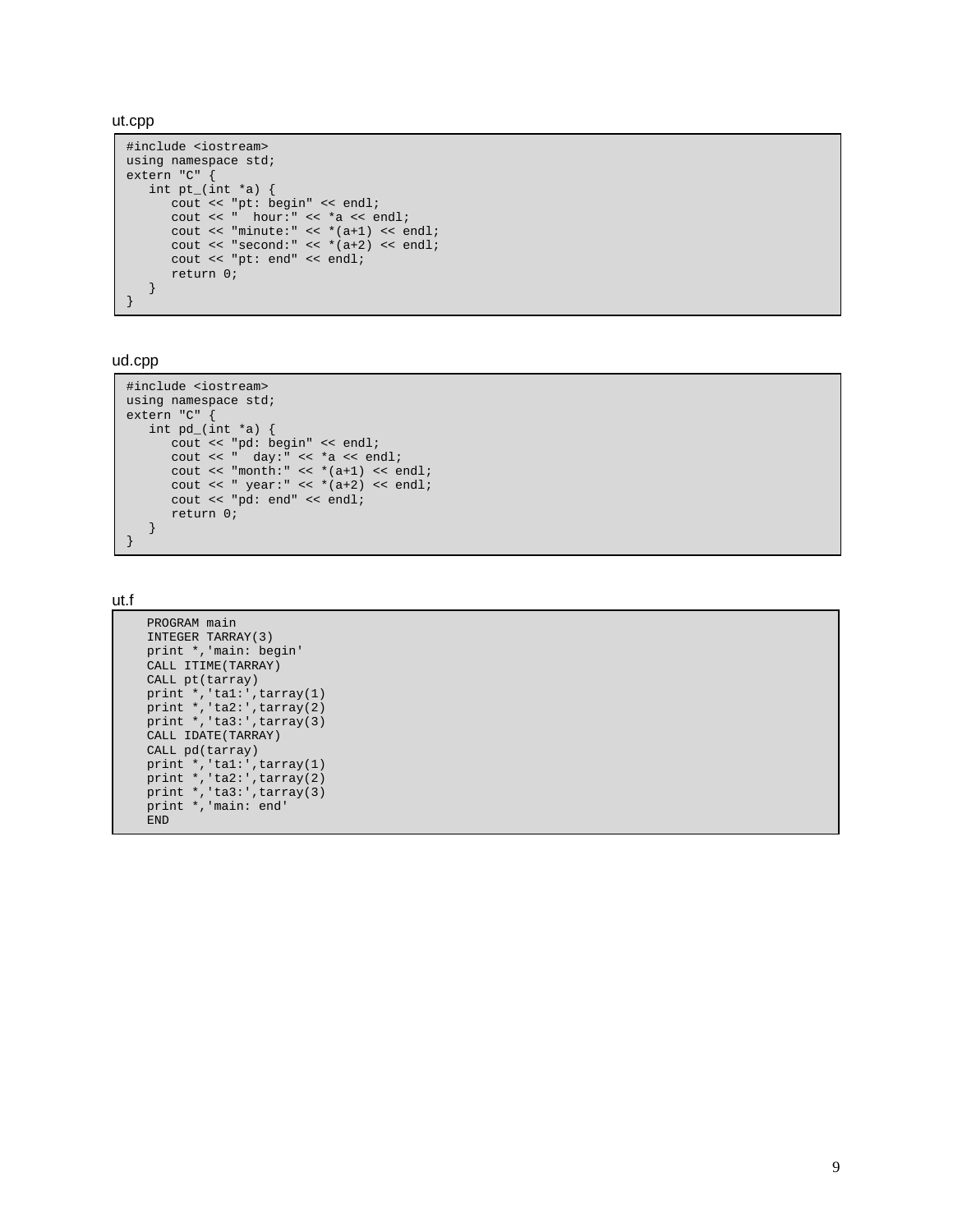| OUTPUT:                                                                  |      |  |
|--------------------------------------------------------------------------|------|--|
| main: begin<br>pt: begin<br>hour:10<br>minute:59<br>second:20<br>pt: end |      |  |
| ta1:                                                                     | 10   |  |
| ta2:                                                                     | 59   |  |
| $\text{ta3:}$                                                            | 20   |  |
| pd: begin                                                                |      |  |
| day:12                                                                   |      |  |
| month:3                                                                  |      |  |
| year: 2012                                                               |      |  |
| pd: end                                                                  |      |  |
| tal:                                                                     | 12   |  |
| ta2:                                                                     | 3    |  |
| ta3:                                                                     | 2012 |  |
| main: end                                                                |      |  |

### **3.3 FORTRAN STRING MANIPULATION USING C**

This example shows how to call C from FORTRAN and the usage of C string functions to manipulate FORTRAN strings.

```
rm f1.o c1.o fstr.e 
gcc -m32 -c ustr.c -o c1.o 
gfortran -m32 -c ustr.f -o f1.o -lgfortran 
gfortran -m32 f1.o c1.o -o fstr.e 
fstr.e
```
ustr.c

```
#include <stdio.h> 
#include <string.h> /*strlen*/ 
int pp_(char *vi, int *lvi, char* vo, int *lvo) { 
  char tmpstr[250];
    char fmt[250]; 
  char tt[] = "/path1/path2/file";
   printf("pp: start\n"); 
    printf("lvi:%d\n",*lvi); 
    printf("lvo:%d\n",*lvo); 
   strncpy(tmpstr,vi,*lvi); 
  tmpstr[*lvi] = '\0'; printf("vi:[%s]\n",tmpstr); 
   strncpy(vo,tt,strlen(tt));
    *lvo = strlen(tt); 
 sprintf(fmt,"format:%%%dc\0",6); 
 printf("fmt:[%s]\n",fmt); 
   sprintf(tmpstr,fmt,' ' );
    printf("fmt:[%s]\n",tmpstr); 
    printf("pp: end\n"); 
    return;
```
}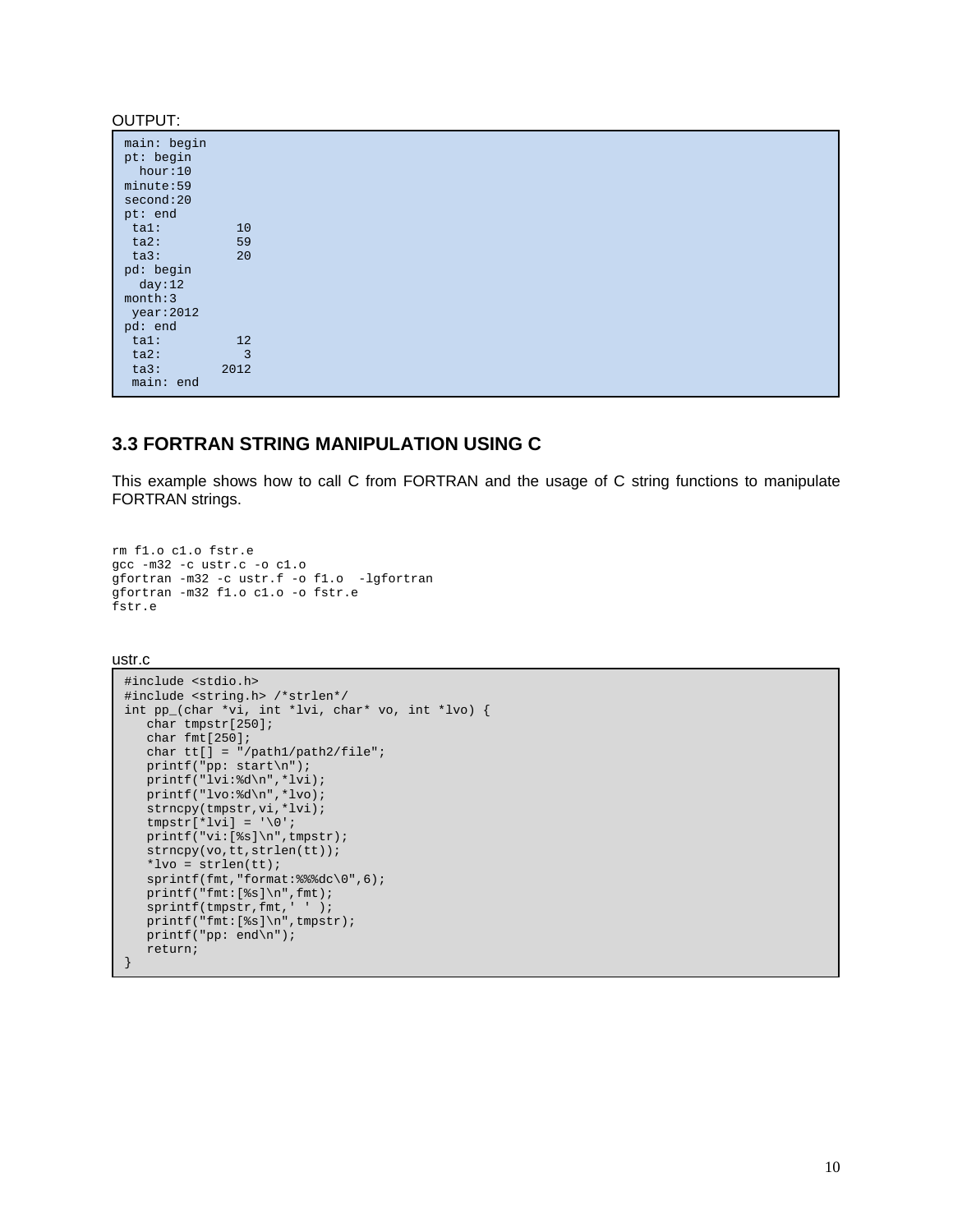ustr.f

```
PROGRAM main 
CHARACTER*250 TMPSTR 
INTEGER varlen,vallen 
print *,'main: begin' 
varlen = 5 
vallen = 5 
write(TMPSTR,'(A250)')' ' 
TMPSTR = '/home1/home2/home3/file4' 
print *,'TMPSTR:[',TMPSTR(:vallen),']' 
print *,'TMPSTR LEN:',vallen,LEN(TMPSTR) 
CALL pp('CADSI',varlen,TMPSTR,vallen) 
print *,'TMPSTR:[',TMPSTR(:vallen),']' 
print *,'TMPSTR LEN:',vallen , LEN(TMPSTR) 
print *,'main: end' 
END
```
#### OUTPUT:

```
main: begin 
TMPSTR: [/home]<br>TMPSTR LEN:
                  TMPSTR LEN: 5 250 
pp: start 
lvi:5 
lvo:5 
vi:[CADSI] 
fmt:[format:%6c] 
fmt:[format: ]
pp: end 
 TMPSTR:[/path1/path2/file] 
 TMPSTR LEN: 17 250 
  main: end
```
## **3.4 FORTRAN ARRAY MANIPULATION USING C++**

This example shows how to call C++ from FORTRAN and the usage of the C++ vector<> standard template library (STL) to manipulate FORTRAN arrays (see [13]).

```
gfortran -m32 -c vf.f -o vf.o -lgfortran 
gcc -m32 -c vc.cpp -o vc.o -lstdc++ 
gfortran -m32 vf.o vc.o -o vfcpptest.e -lstdc++ 
vfcpptest.e
```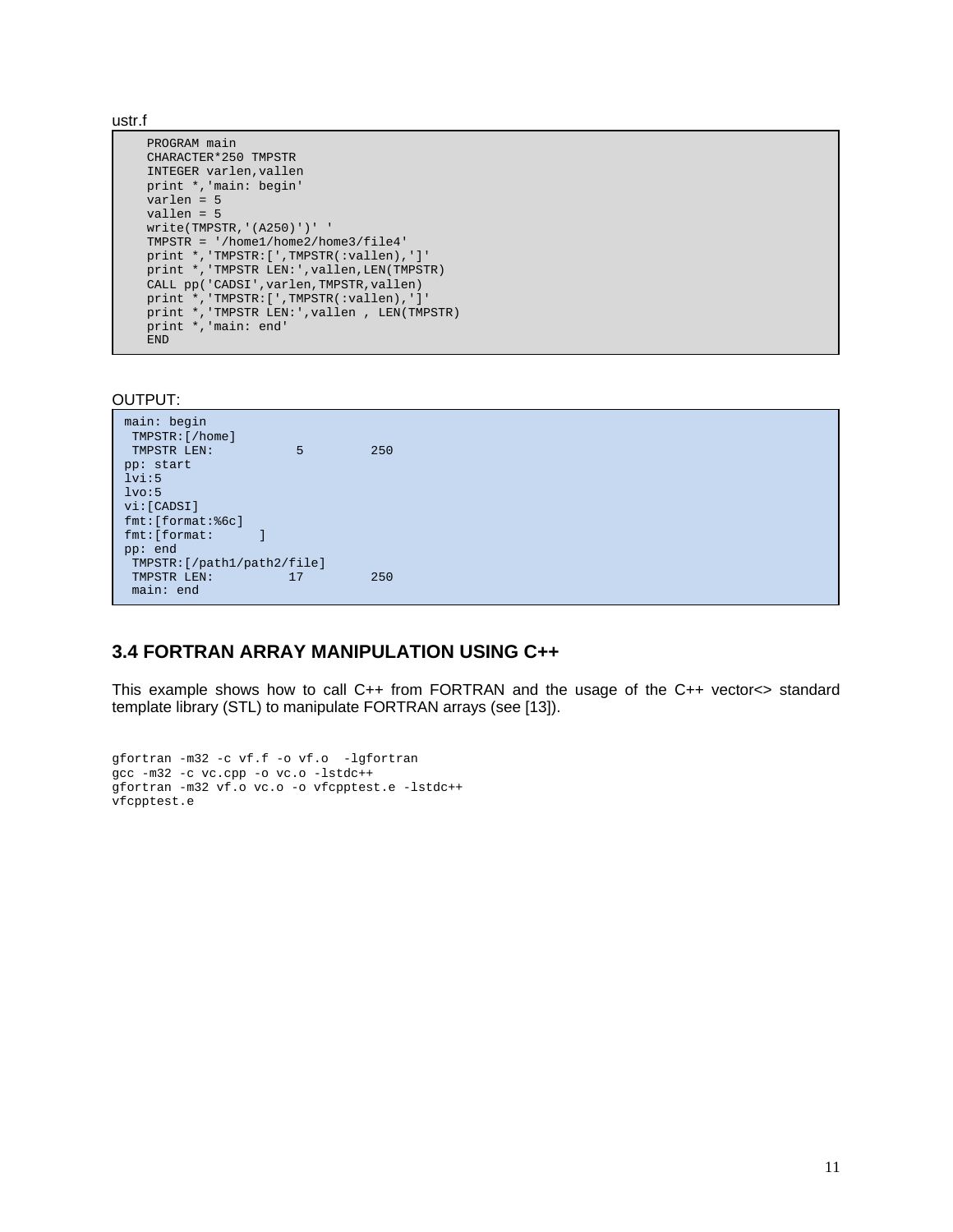vc.cpp

```
#include <iostream> 
#include <vector> 
using namespace std; 
extern "C" { 
   int pa_(int *siz, double *arr) { 
      int dim, sum = 1;
       vector<double> a; 
      printf("pa: begin\n"); 
       dim = * (size);cout << "dim:" << dim << endl; 
       for (int i=1; i<=dim;i++) {
          cout \langle i \langle i \rangle = \langle i \langle i \rangle i \langle i \langle i \rangle i \langle endl;
          sum = sum * (* (size + i));} 
       cout << "sum:" << sum << endl; 
       for (int i=1; i<=sum; i++) {
          a.push_back(i); 
       } 
       cout << "a.size:" << a.size() << endl; 
       for(int i=0; i < sum; i++) {
          *(arr+i) = a[i];} 
       printf("pa: end\n"); 
   } 
}
```
vf.f

```
PROGRAM main 
DOUBLE PRECISION arr(3,2),arr1(3,2,3) 
INTEGER i,j,siz(4) 
print *,'main: begin' 
print \star, 'arr(5,2) = arr(i,j)'
print *, j=1,2'
arr(3,2) = -99.6789\text{six} = \frac{1}{2}, 3, 2, 0do i=1, size(2)print *, 'i=',i,' ',arr(i,1),' ',arr(i,2) 
enddo 
CALL pa(siz,arr) 
do i=1, size(2)print *,'i=',i,' ',arr(i,1),' ',arr(i,2) 
enddo 
print *,'' 
print *,'arr1(3,2,3) = arr1(i,j,k)' 
print *, 'i,j,k, val' 
arr1(3,2,3) = -99.6789size = (73, 3, 2, 37)do k=1,siz(4) 
   do j=1, size(3)do i=1, size(2)print *, i,j,k,arr1(i,j,k) 
      enddo 
   enddo 
enddo 
CALL pa(siz,arr1) 
do k=1, size(4)do j=1, size(3)do i=1, size(2)print *, i, j, k, arr1(i, j, k)enddo 
   enddo 
enddo 
print *,'main: end' 
END
```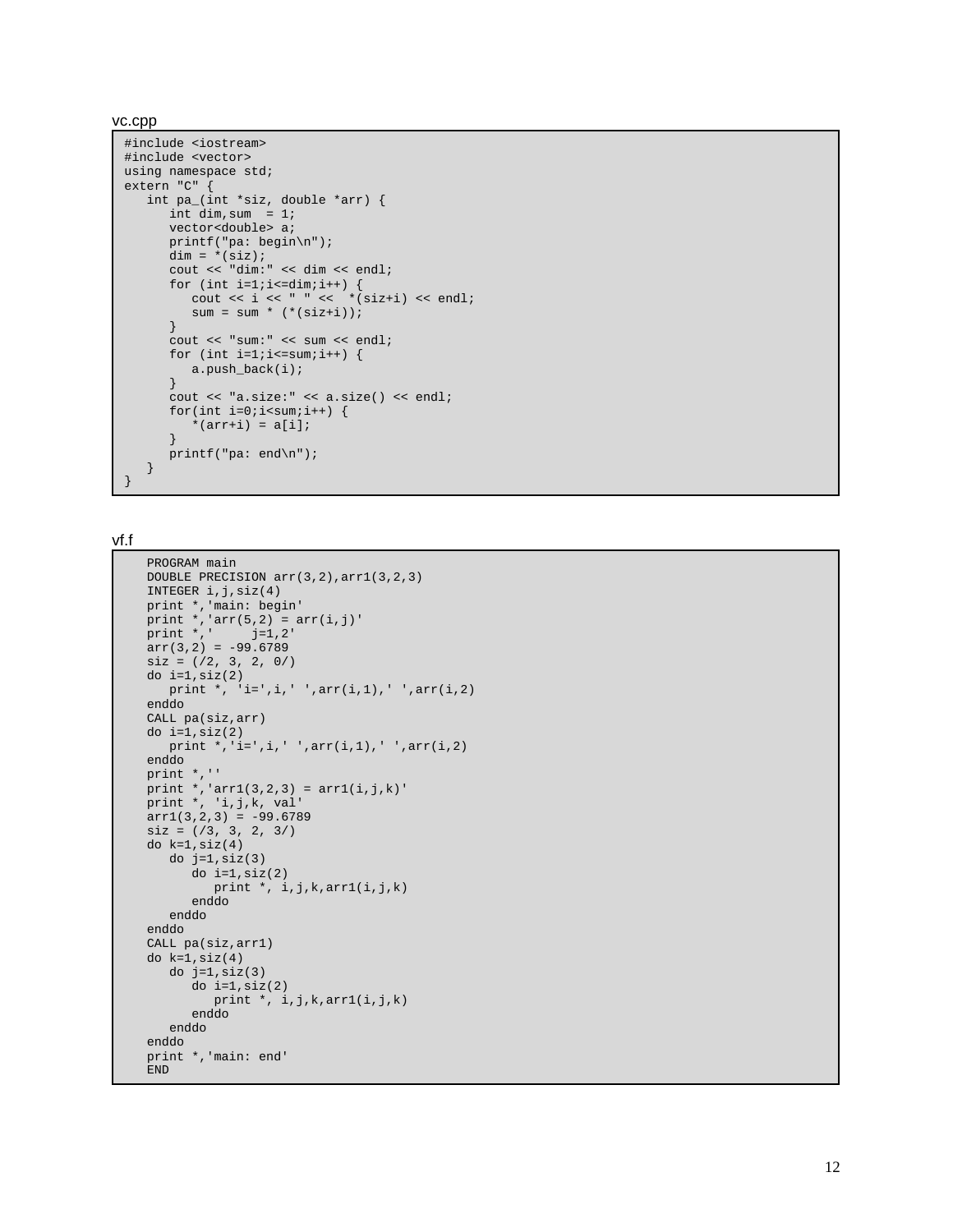# OUTPUT:

| main: begin                    |                                |                                  |                                  |                                          |  |
|--------------------------------|--------------------------------|----------------------------------|----------------------------------|------------------------------------------|--|
| $arr(5,2) = arr(i,j)$          |                                |                                  |                                  |                                          |  |
| $j=1,2$                        |                                | $-1.92681655437397497E+220$      |                                  | 6.64588727654947730E-316                 |  |
| $i =$<br>$i =$                 | $\mathbf{1}$<br>$\overline{a}$ | 4.09088348805498754E-314         |                                  | 2.18846198183111329E-314                 |  |
| $i =$                          | 3                              | 4.94065645841246544E-324         |                                  | -99.678901672363281                      |  |
| pa: begin                      |                                |                                  |                                  |                                          |  |
| dim:2                          |                                |                                  |                                  |                                          |  |
| 1 <sub>3</sub>                 |                                |                                  |                                  |                                          |  |
| 2 <sub>2</sub>                 |                                |                                  |                                  |                                          |  |
| sum:6                          |                                |                                  |                                  |                                          |  |
| a.size: 6                      |                                |                                  |                                  |                                          |  |
| pa: end                        |                                |                                  |                                  |                                          |  |
| $i =$                          | $\mathbf{1}$                   | 1.00000000000000000              |                                  | 4.0000000000000000                       |  |
| $i =$                          | $\overline{a}$                 | 2.000000000000000                |                                  | 5.000000000000000                        |  |
| $i =$                          | 3                              | 3.0000000000000000               |                                  | 6.0000000000000000                       |  |
| $arr1(3,2,3) = arr1(i,j,k)$    |                                |                                  |                                  |                                          |  |
| i,j,k, val                     |                                |                                  |                                  |                                          |  |
| 1                              |                                | $\mathbf{1}$                     | $\mathbf{1}$                     | 0.0000000000000000                       |  |
| $\overline{c}$                 |                                | $\mathbf{1}$                     |                                  | 1 -1.92634262907847196E+220              |  |
| 3                              |                                | $\mathbf{1}$                     | $\mathbf{1}$                     | 6.64588727654947730E-316                 |  |
| $\mathbf{1}$                   |                                | $\overline{2}$                   | $\mathbf{1}$                     | 0.0000000000000000                       |  |
| $\sqrt{2}$                     |                                | $\overline{a}$                   | $\mathbf{1}$                     | 0.0000000000000000                       |  |
| 3                              |                                | $\overline{2}$                   | $\mathbf{1}$                     | 0.0000000000000000                       |  |
| $\mathbf{1}$                   |                                | $\mathbf 1$                      | $\overline{a}$                   | 0.0000000000000000                       |  |
| $\sqrt{2}$                     |                                | $\mathbf 1$                      | $\overline{a}$                   | 0.0000000000000000                       |  |
| 3                              |                                | $\mathbf 1$                      | $\overline{a}$                   | 0.0000000000000000                       |  |
| $\mathbf{1}$<br>$\overline{a}$ |                                | $\overline{2}$<br>$\overline{2}$ | $\overline{a}$<br>$\overline{a}$ | 0.0000000000000000<br>0.0000000000000000 |  |
| 3                              |                                | $\overline{a}$                   | $\overline{a}$                   | 0.0000000000000000                       |  |
| $\mathbf{1}$                   |                                | $\mathbf 1$                      | 3                                | 0.0000000000000000                       |  |
| $\overline{a}$                 |                                | $\mathbf{1}$                     | $\overline{3}$                   | 0.0000000000000000                       |  |
| 3                              |                                | $\mathbf{1}$                     |                                  | 3 -1.78035013165935472E+220              |  |
| $\mathbf{1}$                   |                                | $\overline{a}$                   | 3                                | NaN                                      |  |
| $\overline{a}$                 |                                | $\overline{a}$                   |                                  | 3 -1.92634255302512759E+220              |  |
| 3                              |                                | $\overline{a}$                   | 3                                | -99.678901672363281                      |  |
| pa: begin                      |                                |                                  |                                  |                                          |  |
| dim:3                          |                                |                                  |                                  |                                          |  |
| 1 <sub>3</sub>                 |                                |                                  |                                  |                                          |  |
| 2 <sub>2</sub>                 |                                |                                  |                                  |                                          |  |
| 3 <sup>3</sup>                 |                                |                                  |                                  |                                          |  |
| sum:18                         |                                |                                  |                                  |                                          |  |
| a.size: 18<br>pa: end          |                                |                                  |                                  |                                          |  |
| $\mathbf{1}$                   |                                | $\mathbf{1}$                     | $\mathbf{1}$                     | 1.00000000000000000                      |  |
| $\overline{a}$                 |                                | $\mathbf{1}$                     | $\mathbf{1}$                     | 2.000000000000000                        |  |
| 3                              |                                | $\mathbf 1$                      | $\mathbf{1}$                     | 3.0000000000000000                       |  |
| $\mathbf 1$                    |                                | $\overline{a}$                   | $\mathbf{1}$                     | 4.0000000000000000                       |  |
| $\overline{a}$                 |                                | $\overline{a}$                   | $\mathbf{1}$                     | 5.000000000000000                        |  |
| $\mathbf{3}$                   |                                | $\sqrt{2}$                       | $\mathbf{1}$                     | 6.000000000000000                        |  |
| $1\,$                          |                                | $1\,$                            | $\sqrt{2}$                       | 7.000000000000000                        |  |
| $\sqrt{2}$                     |                                | $\mathbf{1}$                     | $\overline{a}$                   | 8.0000000000000000                       |  |
| 3                              |                                | $1\,$                            | $\overline{a}$                   | 9.0000000000000000                       |  |
| $\mathbf 1$                    |                                | $\overline{a}$                   | $\overline{\mathbf{c}}$          | 10.0000000000000000                      |  |
| $\overline{a}$                 |                                | $\overline{a}$                   | $\overline{c}$                   | 11.00000000000000                        |  |
| 3<br>$\mathbf{1}$              |                                | $\overline{a}$<br>$\mathbf{1}$   | $\overline{a}$<br>3              | 12.00000000000000<br>13.00000000000000   |  |
| $\overline{a}$                 |                                | $\mathbf{1}$                     | 3                                | 14.00000000000000                        |  |
| 3                              |                                | $\mathbf 1$                      | 3                                | 15.00000000000000                        |  |
| $\mathbf{1}$                   |                                | $\overline{2}$                   | 3                                | 16.00000000000000                        |  |
| $\overline{a}$                 |                                | $\sqrt{2}$                       | 3                                | 17.00000000000000                        |  |
| 3                              |                                | $\overline{a}$                   | $\overline{3}$                   | 18.00000000000000                        |  |
| main: end                      |                                |                                  |                                  |                                          |  |
|                                |                                |                                  |                                  |                                          |  |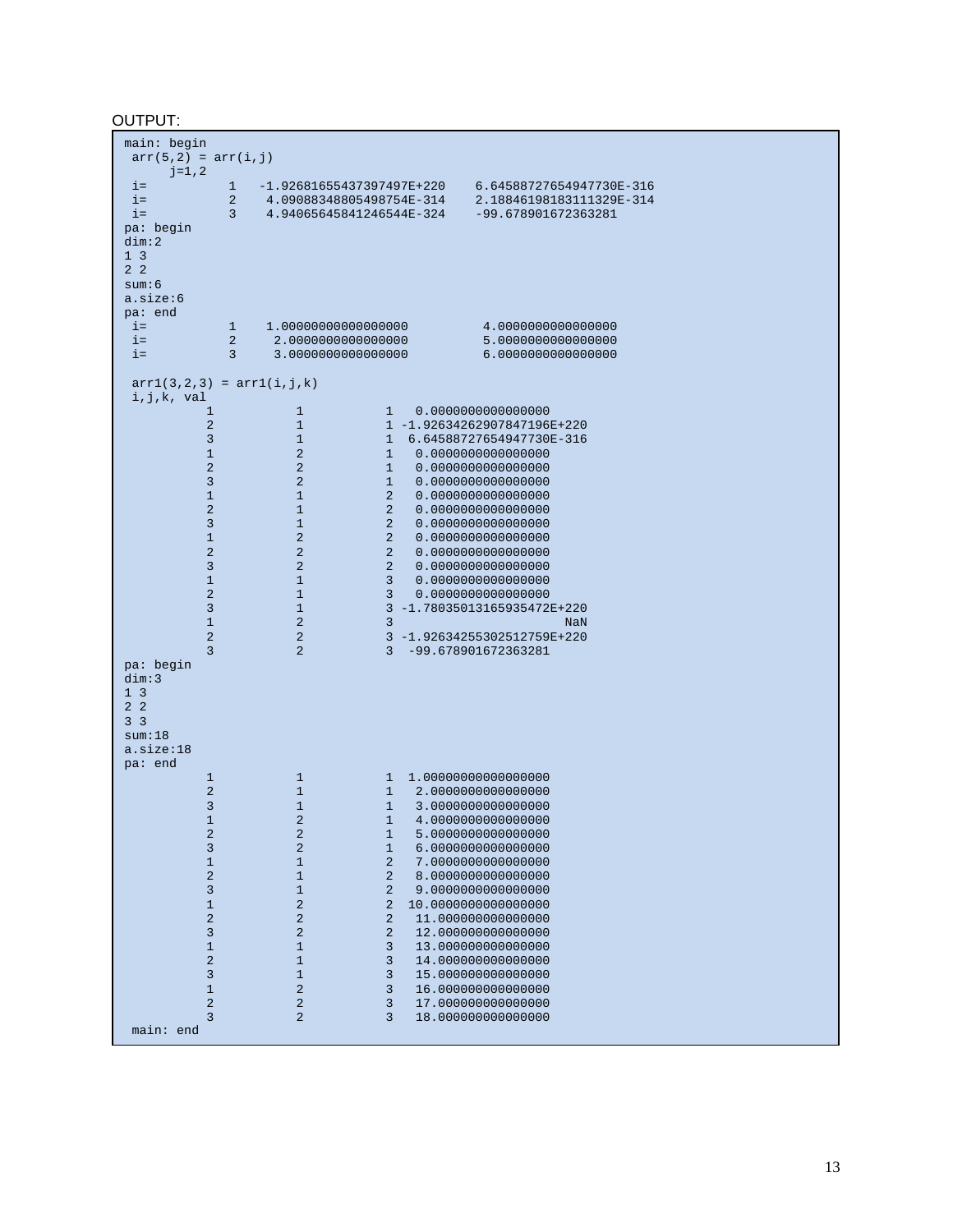## **4.0 MISCELLANEOUS**

This section demonstrates several miscellaneous items associated with compiling C/C++ and FORTRAN.

## **4.1 PREPROCESSOR INCLUDE STATEMENTS**

This example shows how to use include header files with FORTRAN.

```
gfortran -xf77-cpp-input ftest.f -o ftest 
ftest
```
itest.h

```
INTEGER a 
print *,'itest.h: set a to 15' 
a = 12a = 15
```
ftest.f

```
PROGRAM test 
#include "itest.h" 
print *,'test: before a' 
print *,'a=',a 
print *,'test: after a' 
END
```
#### OUTPUT:

```
 itest.h: set a to 15 
 test: before a 
 a= 15 
 test: after a
```
### **4.2 LARGE FILE SUPPORT (LSF)**

This example shows how to include Large File Support (LSF) to read files greater than 2 GB on 32-bit systems (see [14], [15], and [16]). Programs have to be recompiled with "-D\_FILE\_OFFSET\_BITS=64" which forces "off t" and file access to 64 bits. An example with casting is below.

```
(off_t) curpos = lseek(fd, (off_t)0, SEEK_CUR);
```

```
clear 
echo "===32-bit" 
gcc -m32 offsize.c -o csize 
gcc -m32 offsize.cpp -o cppsize -lstdc++ 
csize 
cppsize 
echo "" 
echo "===32-bit, w/-D_FILE_OFFSET_BITS=64"
gcc -m32 offsize.c -o cwsize -D_FILE_OFFSET_BITS=64 
gcc -m32 offsize.cpp -o cppwsize -lstdc++ -D_FILE_OFFSET_BITS=64 
cwsize 
cppwsize
```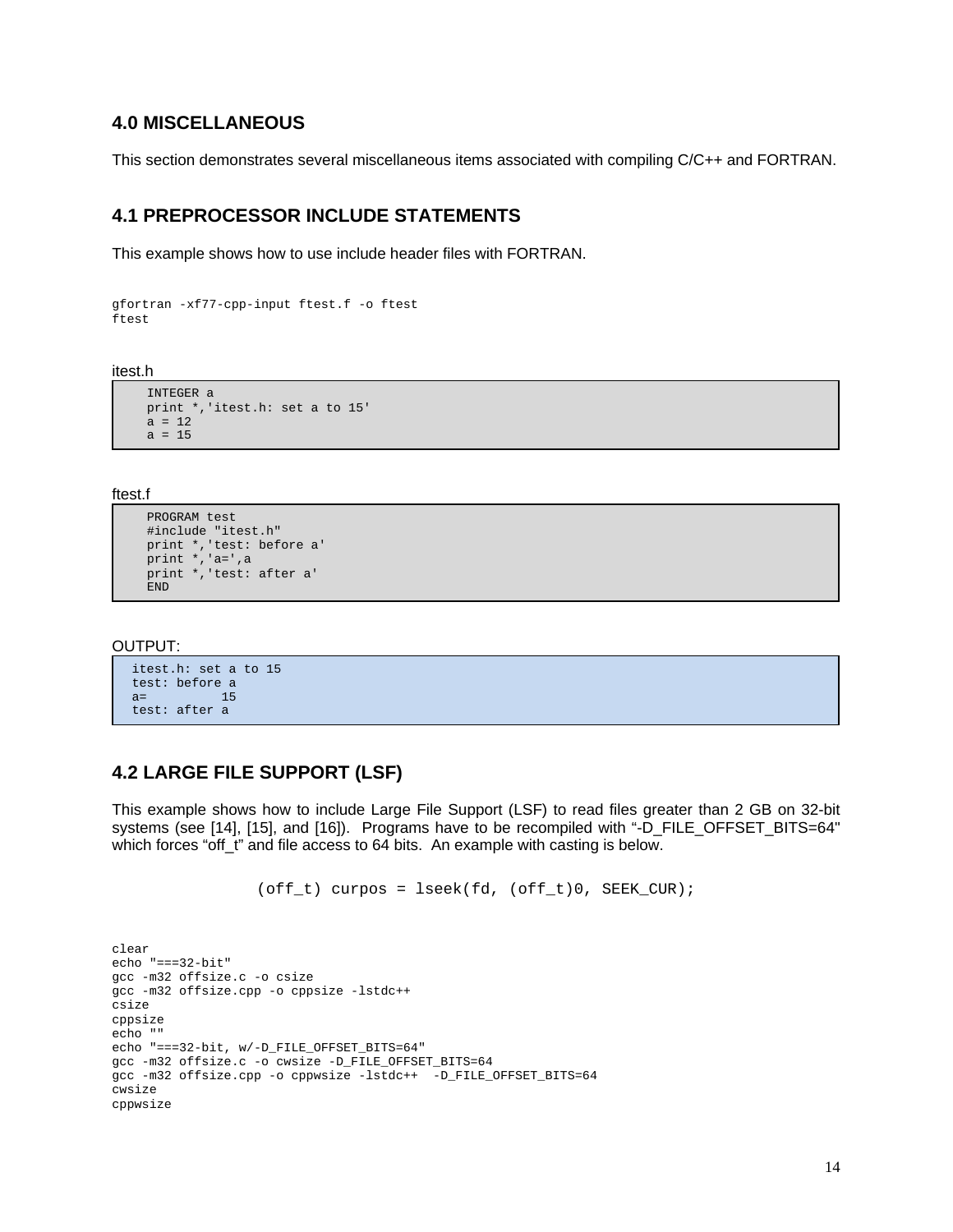```
rm csize cppsize cwsize cppwsize 
echo "" 
echo "===64-bit" 
gcc offsize.c -o csize 
gcc offsize.cpp -o cppsize -lstdc++ 
csize 
cppsize
```
#### offsize.c

```
#include <stdio.h> 
#include <stdlib.h> 
int main(int argc, const char* argv[]) { 
    printf("in main C: begin\n");<br>printf(" sizeof(char):%d\
                      sizeof(char):%d\n",sizeof(char));
    printf("sizeof(short int):%d\n",sizeof(short int)); 
    \begin{array}{lll} \texttt{printf(")} & \texttt{sizeof(int)}:\texttt{sizeof(int)}; \\ \texttt{printf(")} & \texttt{sizeof(long)}:\texttt{sizeof(long)} \end{array}printf(" sizeof(long):%d\n",sizeof(long));<br>printf(" sizeof(off t):%d\n", sizeof(off t)
                    sizeof(off t):d\n', sizeof(off t));
    printf("in main C: end\overline{\n\cdot\}");
}
```
#### offsize.cpp

```
#include <iostream> 
#include <ios> 
using namespace std; 
int main(int argc, const char* argv[]) { 
   cout << "in main C++: begin" << endl; 
   cout << " sizeof(char):" << sizeof(char) << endl; 
   cout << "sizeof(short int):" << sizeof(short int) << endl;<br>cout << " sizeof(int):" << sizeof(int) << endl;
   cout << " sizeof(int):" << sizeof(int) << endl;<br>cout << " sizeof(long):" << sizeof(long) << endl;
                     sizeof(long): " << sizeof(long) << endi;cout << " sizeof(off_t) is:" << sizeof(off_t) << endl; 
   cout << "sizeof(ios::off_type):" << sizeof(ios::off_type) << endl; 
   return 0; 
}
```
The output below shows the difference in size of "off\_t" with the "-D\_FILE\_OFFSET\_BITS=64" flag included---the C++ type "ios::off\_type" is always 8 bytes in size.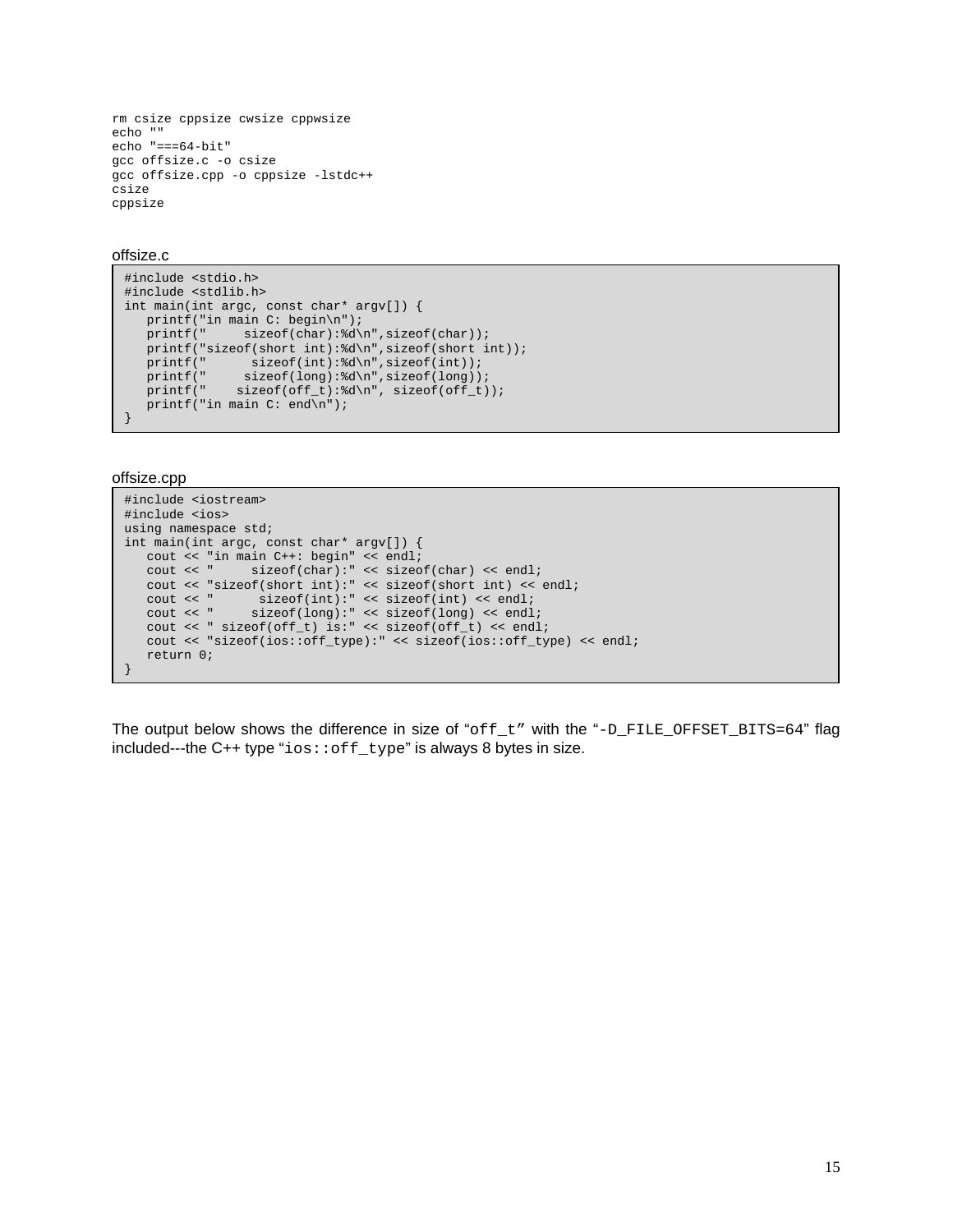```
==32-bitin main C: begin 
      sizeof(char):1 
sizeof(short int):2 
      sizeof(int):4 
      sizeof(long):4 
     sizeof(off_t):4 
in main C: end 
in main C++: begin 
      sizeof(char):1 
sizeof(short int):2 
      sizeof(int):4 
      sizeof(long):4 
 sizeof(off_t) is:4 
sizeof(ios::off_type):8 
===32-bit, w/-D_FILE_OFFSET_BITS=64 
in main C: begin 
     sizeof(char):1 
sizeof(short int):2 
      sizeof(int):4 
      sizeof(long):4 
     sizeof(off_t):8 
in main C: end 
in main C++: begin 
      sizeof(char):1 
sizeof(short int):2 
      sizeof(int):4 
      sizeof(long):4 
  sizeof(off_t) is:8 
sizeof(ios::off_type):8 
===64-bitin main C: begin 
     sizeof(char):1 
sizeof(short int):2 
      sizeof(int):4 
      sizeof(long):8 
    sizeof(off t):8
in main C: end 
in main C++: begin 
      sizeof(char):1 
sizeof(short int):2 
      sizeof(int):4 
      sizeof(long):8 
 sizeof(off_t) is:8 
sizeof(ios::off_type):8 
service0 557%
```
# **4.3 CREATING AND COMPILING WITH ARCHIVES**

This example shows how to create an archive and include it when compiling in the tcsh shell.

```
#!/usr/bin/tcsh 
gcc -m32 -c s.c s1.c s2.c 
echo "Creating Archive:" 
ar rlusv libtest.a s1.o s2.o 
true libtest.a 
echo " " 
echo "Listing Archive:" 
ar -tv libtest.a 
nm libtest.a 
echo " " 
gcc -m32 s.o libtest.a -o ss.e 
#gcc -m32 s.o -o ss.e -L. -liit.a 
ss.e
```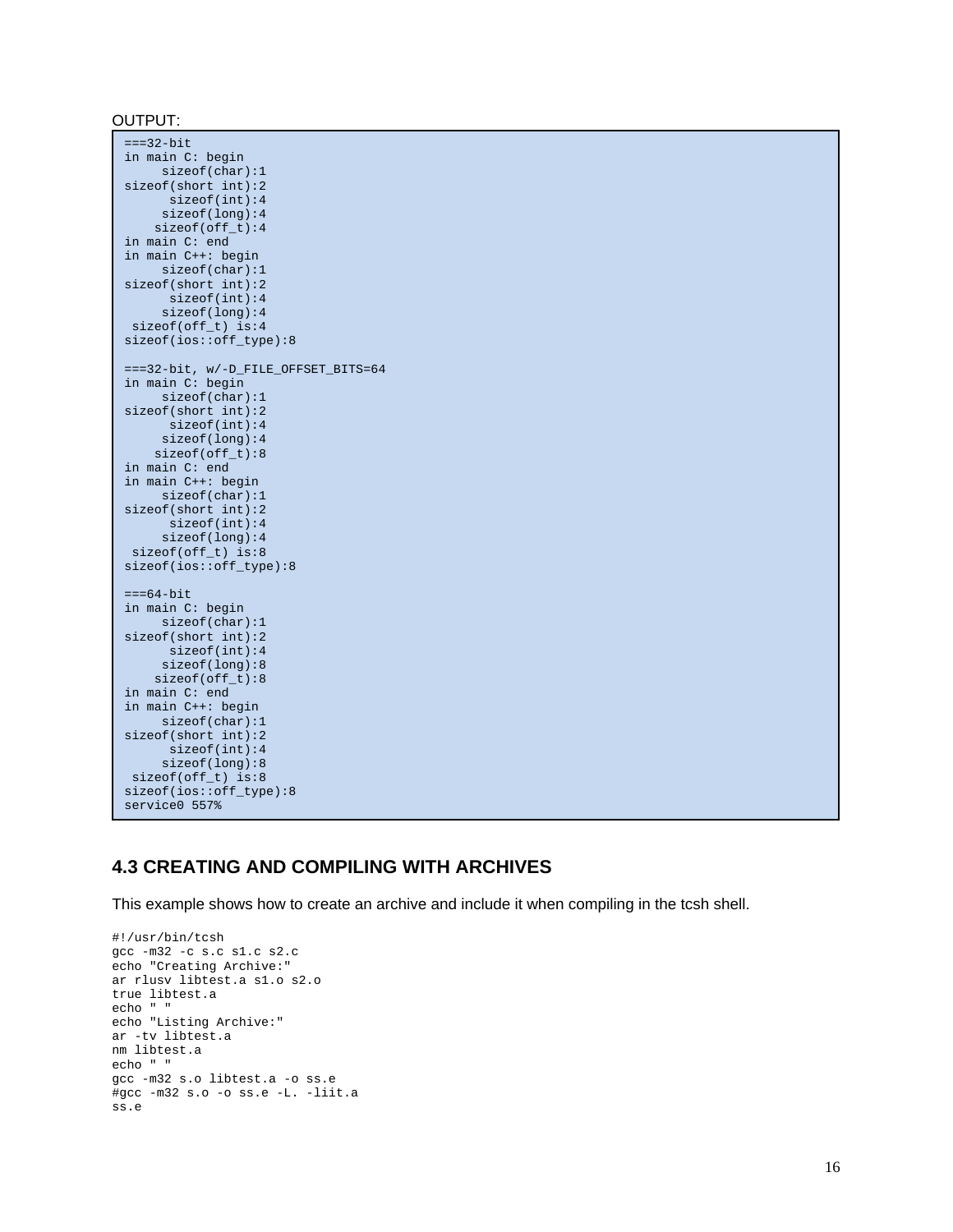s1.c

```
#include <stdio.h> 
void sl() {
  printf("in s1\n"); 
}
```
s2.c

```
#include <stdio.h> 
void s2() { 
 printf("in s2\n"); 
}
```
s.c

```
#include <stdio.h> 
extern void s1();
extern void s2();
int main() { 
  printf("Hello \n"); 
   s1(); 
   s2(); 
  printf("Hello \n"); 
}
```
#### OUTPUT:

```
Creating Archive: 
ar: creating libtest.a 
a - s1.o 
a - s2.o 
Listing Archive: 
rw-r----- 2048/14900 932 Mar 12 13:38 2012 s1.o 
rw-r----- 2048/14900 932 Mar 12 13:38 2012 s2.o 
s1.o: 
         U puts 
00000000 T s1
s2.o: 
         U puts 
00000000 T s2 
s: before s1,s2 
in s1 
in s2 
s: after s1,s2
```